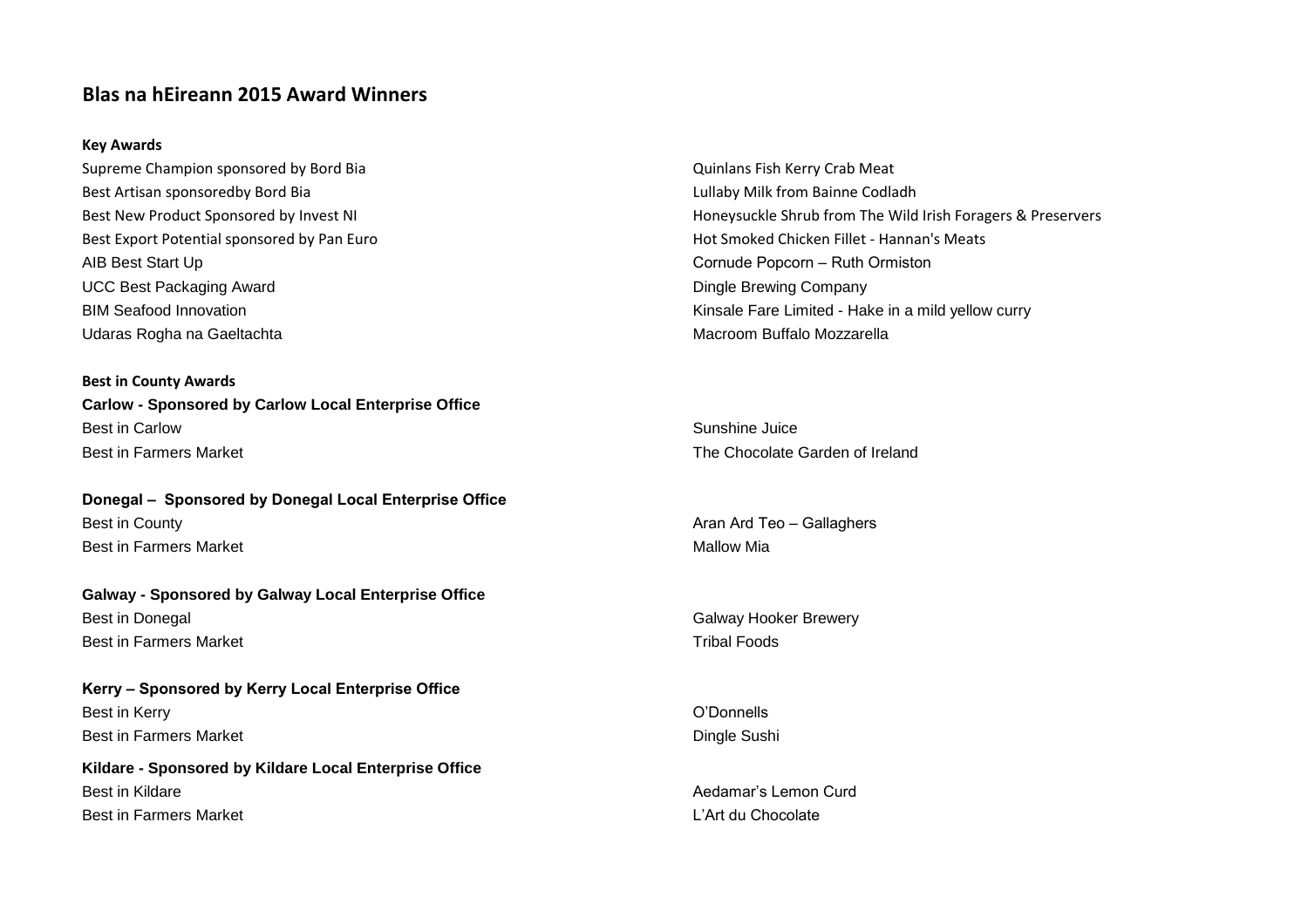| Louth - Sponsored by Louth Local Enterprise Office                |                              |
|-------------------------------------------------------------------|------------------------------|
| Best in Louth                                                     | Dan Kelly's Cider            |
| <b>Best in Farmers Market</b>                                     | Daisy's Pantry               |
| Mayo - Sponsored by Mayo Local Enterprise Office                  |                              |
| Best in Mayo                                                      | Kelly's of Newport           |
| Meath - Sponsored by Meath Local Enterprise Office                |                              |
| <b>Best in Meath</b>                                              | <b>Big Red Kitchen</b>       |
| <b>Best in Farmers Market</b>                                     | <b>Blaste &amp; Wilde</b>    |
| Roscommon -Sponsored by Roscommon Local Enterprise Office         |                              |
| Best in Roscommon County                                          | Waldrons                     |
| Best in Roscommon Town                                            | Gilligans                    |
| <b>Tipperary - Sponsored by Tipperary Local Enterprise Office</b> |                              |
| Best in Tipperary                                                 | <b>Piedmontese Beef</b>      |
| <b>Best in Farmers Market</b>                                     | Ayle Farm Foods              |
| Waterford - Sponsored by Waterford Local Enterprise Office        |                              |
| <b>Best in Waterford</b>                                          | <b>Blackwater Distillery</b> |
| <b>Best in Farmers Market</b>                                     | Pure Food Company            |
| Westmeath - Sponsored by Westmeath Local Enterprise Office        |                              |
| Best in Westmeath                                                 | Mr Crumb                     |
| <b>Best in Farmers Market</b>                                     | An Olivia Chocolate          |
| Wexford - Sponsored by Wexford Local Enterprise Office            |                              |
| Best in Wexford                                                   | <b>Wexford Preserves</b>     |
| <b>Best in Farmers Market</b>                                     | <b>Naturally Cordial</b>     |
| Cork South - Sponorsed by Cork South Local Enterprise Office      |                              |
| <b>Best in Cork South</b>                                         | De Roiste Puddings           |
| <b>Best in Farmers Market</b>                                     | Joe's Farm Crisps            |
| Limerick - Sponsored by Limierck Local Enterprise Office          |                              |
| Best in County                                                    | <b>Moonriver Chocolates</b>  |
| <b>Best in Farmers Market</b>                                     | <b>Silver Darlings</b>       |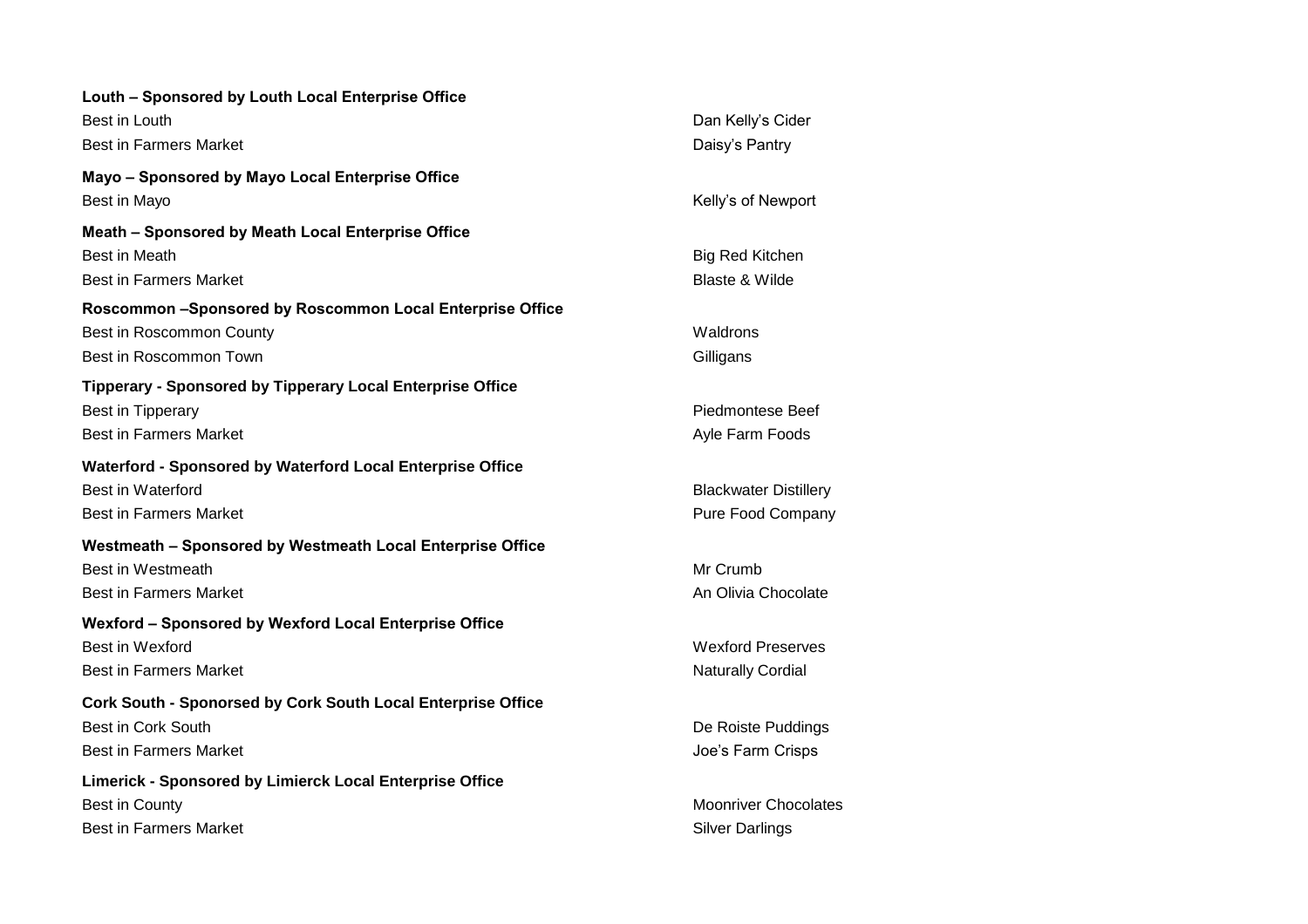#### **Announced in Session 1:**

| <b>Bacon - Rashers</b>                                                     |                                                      |               |
|----------------------------------------------------------------------------|------------------------------------------------------|---------------|
| <b>Brannans Honeycure Thick Cut</b>                                        | Oakpark Foods                                        | <b>Bronze</b> |
| Dunnes Stores Thick Cut Maple Cured Rashers                                | Karro Food Group Ltd                                 | Silver        |
| Tullyard Farm Dry Cure Rashers                                             | <b>Tullyard Farm</b>                                 | Gold          |
| <b>Bacon - Other</b>                                                       |                                                      |               |
| Oliver Carty Brandy Smoked Silverside Ham Fillet                           | Carty Ltd                                            | <b>Bronze</b> |
| <b>Connolly Meats Ham Fillet</b>                                           | <b>Connolly Meats</b>                                | <b>Bronze</b> |
| McCarren Special Cure Horseshoe Gammon                                     | McCarren & Co. Ltd.                                  | Silver        |
| Maple & Mustard Cook 'n' Bag Joint                                         | <b>Waldron Meats</b>                                 | Gold          |
| <b>Beef Prime</b>                                                          |                                                      |               |
| SuperValu Signature Tastes Irish BBQ Beef Rib coated in a smokey BBQ glaze | Kepak Ltd                                            | <b>Bronze</b> |
| The Sirloin Slitter Steak                                                  | Kennedys Butchers                                    | Silver        |
| Inisvale Selection Irish Hereford Fillet Steaks                            | Linden Foods                                         | Gold          |
| <b>Beef - Other</b>                                                        |                                                      |               |
| Aldi The Secret Chef Beef Burgers with Jalapeno and Monterey Jack Cheese   | <b>ABP Cahir</b>                                     | Bronze        |
| Rib Eye Steak Burger                                                       | Gilligan Meats Ltd.                                  | Silver        |
| Beef Stir Fry with Peppers                                                 | Dawn Meats                                           | Gold          |
| Cured Meats & Charcuterie - Ham - KPP                                      |                                                      |               |
| Cookstown Honey Cured Prime Fillet of Ham 1.4KG                            | Karro Food Group Ltd                                 | <b>Bronze</b> |
| Ham with Mulling Spices and Honey and Apple Glaze                          | <b>Hilton Meats</b>                                  | Silver        |
| Supervalu Premium BBQ Irish Ham Half                                       | O' Brien Fine Foods                                  | Gold          |
| <b>Cured Meats &amp; Charcuterie - Beef</b>                                |                                                      |               |
| Piedmontese Beef Pastrami                                                  | Irish Piedmontese Beef                               | <b>Bronze</b> |
| Spiced Beef                                                                | <b>Tom Durcan Meats</b>                              | Silver        |
| SuperValu Signature Tastes Irish Corned Beef                               | O' Brien Fine Foods                                  | Gold          |
| Horgan's Authentic New York Style Pastrami                                 | Glenaine produced for Horgan's Delicatessen Supplies | Gold          |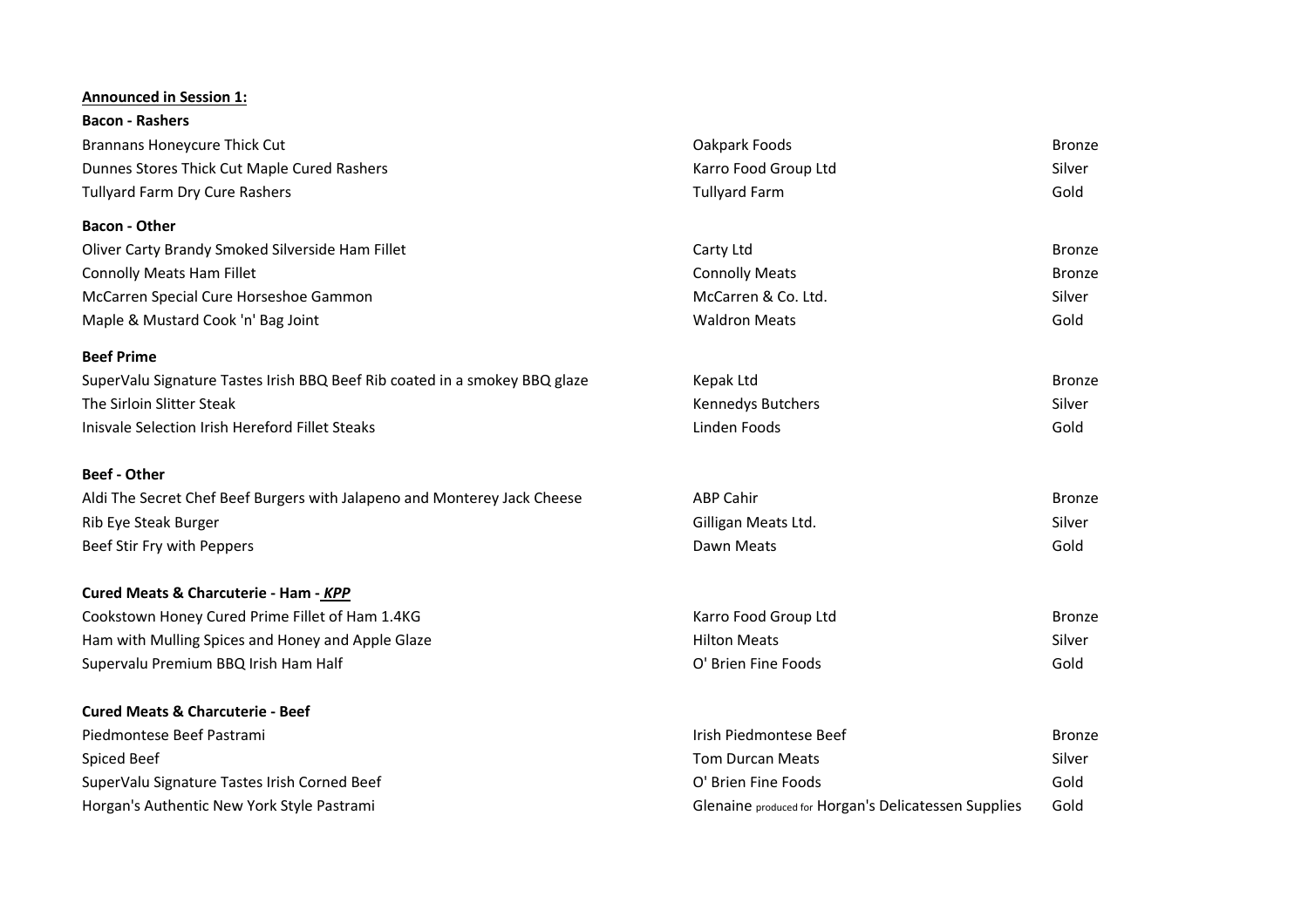## **Cured Meats & Charcuterie - Other**

| Meadowbrook Farm Pulled Pork                                            | McCaughey Foods                       | <b>Bronze</b> |
|-------------------------------------------------------------------------|---------------------------------------|---------------|
| <b>Hot-Smoked Duck Breast</b>                                           | Skeaghanore Duck                      | Silver        |
| Hot Smoked Chicken Fillet                                               | <b>Hannan Meats</b>                   | Gold          |
| <b>Lamb Prepared</b>                                                    |                                       |               |
| Rack of Lamb with Garlic Butter                                         | <b>Irish Country Meats</b>            | <b>Bronze</b> |
| Aldi The Secret Chef Lamb Shoulder Rack topped with a Mint & Herb Crumb | <b>Irish Country Meats</b>            | Silver        |
| Rack of Lamb with Rosemary & Garlic Crumb                               | <b>Irish Country Meats</b>            | Gold          |
| Lamb                                                                    |                                       |               |
| Lidl Half Lamb Leg                                                      | Dawn Meats                            | <b>Bronze</b> |
| Aldi Specially Selected Premium Lamb Rack                               | <b>Irish Country Meats</b>            | Silver        |
| Aldi Butchers Selection Lamb Rack                                       | <b>Irish Country Meats</b>            | Gold          |
| Pork sponsored by Garvey Group                                          |                                       |               |
| SuperValu BBQ RIBS 400GRM                                               | <b>Kepak Ltd</b>                      | <b>Bronze</b> |
| SuperValu Signature Tastes Irish Pulled Pork with a BBQ Glaze           | Kepak Ltd                             | Silver        |
| James Whelan Butchers Cured Pork Belly                                  | James Whelan Butchers                 | Gold          |
| Chicken                                                                 |                                       |               |
| Deluxe Fresh Three Bird Roast                                           | <b>Hogans Farm</b>                    | <b>Bronze</b> |
| Honey Glazed Half Chicken                                               | <b>Western Brand Poultry Products</b> | Silver        |
| Dunnes Stores Simply Better Fresh Irish Corn Fed Chicken                | <b>Manor Farm</b>                     | Gold          |
| <b>Chicken Prepared</b>                                                 |                                       |               |
| Tesco Irish Chicken Thighs with a North Carolina style Sauce            | <b>Manor Farm</b>                     | <b>Bronze</b> |
| Aldi The Secret Chef-Stuffed chicken breast wrapped in Prosciutto'      | Kobe Font T/A Meat & More             | Silver        |
| Supervalu Irish Garlic Kiev Part Boned Chicken Breast                   | <b>Manor Farm</b>                     | Gold          |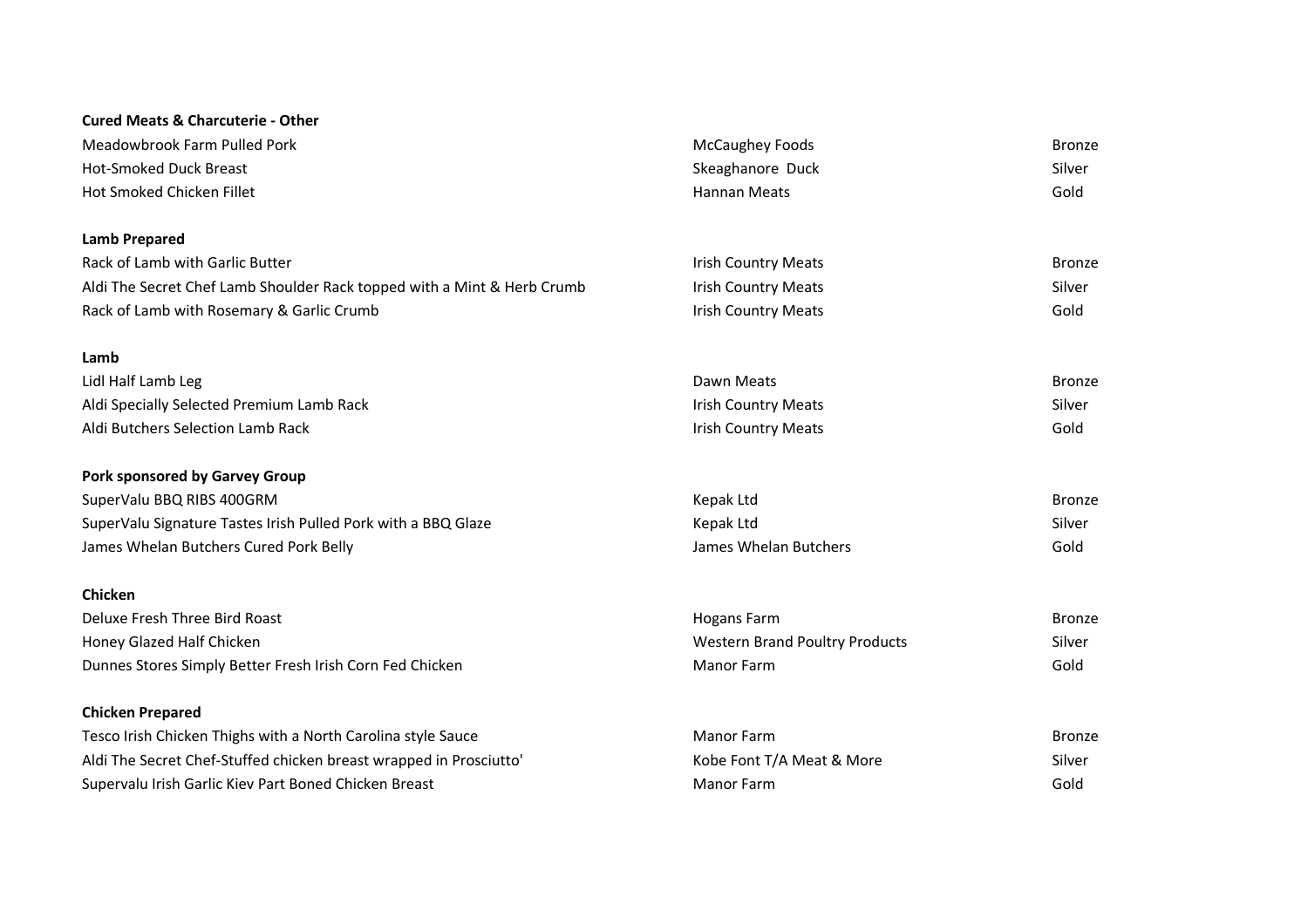| <b>Poultry Duck</b>                                           |                                                  |               |
|---------------------------------------------------------------|--------------------------------------------------|---------------|
| Duck breast seasoned with garlic and pepper                   | Silverhill Foods                                 | <b>Bronze</b> |
| Deluxe Confit Duck Legs                                       | Silverhill Foods                                 | Silver        |
| 2 Confit Duck Leg                                             | Skeaghanore Duck                                 | Gold          |
| <b>Poultry Turkey</b>                                         |                                                  |               |
| Spar Select Butter Basted Turkey Joint 750g                   | <b>Hogans Farm</b>                               | <b>Bronze</b> |
| SIMPLY BETTER STUFFED FRESH IRISH TURKEY BREAST JOINT         | <b>Hogans Farm</b>                               | Silver        |
| Spar Select Stuffed butter basted turkey joint with cranberry | <b>Hogans Farm</b>                               | Gold          |
| <b>Black Pudding</b>                                          |                                                  |               |
| Aldi Brannans Tradtional Black Pudding                        | Sean Loughnane (Galway) Ltd                      | <b>Bronze</b> |
| Meeres Square Black Pudding 300g                              | <b>Meeres Pork Products</b>                      | Silver        |
| Traditional natural casing irish black pudding                | Mc Carthys of Kanturk                            | Gold          |
| <b>White Pudding</b>                                          |                                                  |               |
| Rosscarbery Recipes White Pudding                             | Caherbeg Free Range Pork Ltd.                    | <b>Bronze</b> |
| Simply Better Irish White Pudding                             | O'Brien Fine Foods                               | Silver        |
| Micilín Muc's traditional white pudding                       | Micilín Muc, The Dingle sausage and bacon maker. | Gold          |
| Sausages - Breakfast                                          |                                                  |               |
| Rudd's Butcher Style Sausages                                 | <b>Brady Family</b>                              | <b>Bronze</b> |
| Clonakilty Ispíní Sausages 454g                               | Clonakilty Food Co.                              | Silver        |
| Jack & Eddie's sausages                                       | Jack & Eddie's                                   | Gold          |
| <b>Sausages Flavoured</b>                                     |                                                  |               |
| Pork & Leek Sausage                                           | Kellys of Newport Artisan Butchers Itd           | <b>Bronze</b> |
| Pork & Cheddar Cheese & Red Onion Sausage                     | Kellys of Newport Artisan Butchers Itd           | <b>Bronze</b> |
| Cumberland pork sausage                                       | Micilín Muc, The Dingle sausage and bacon maker. | Silver        |
| luxury apple dinner sausage                                   | Mc Carthys of Kanturk                            | Gold          |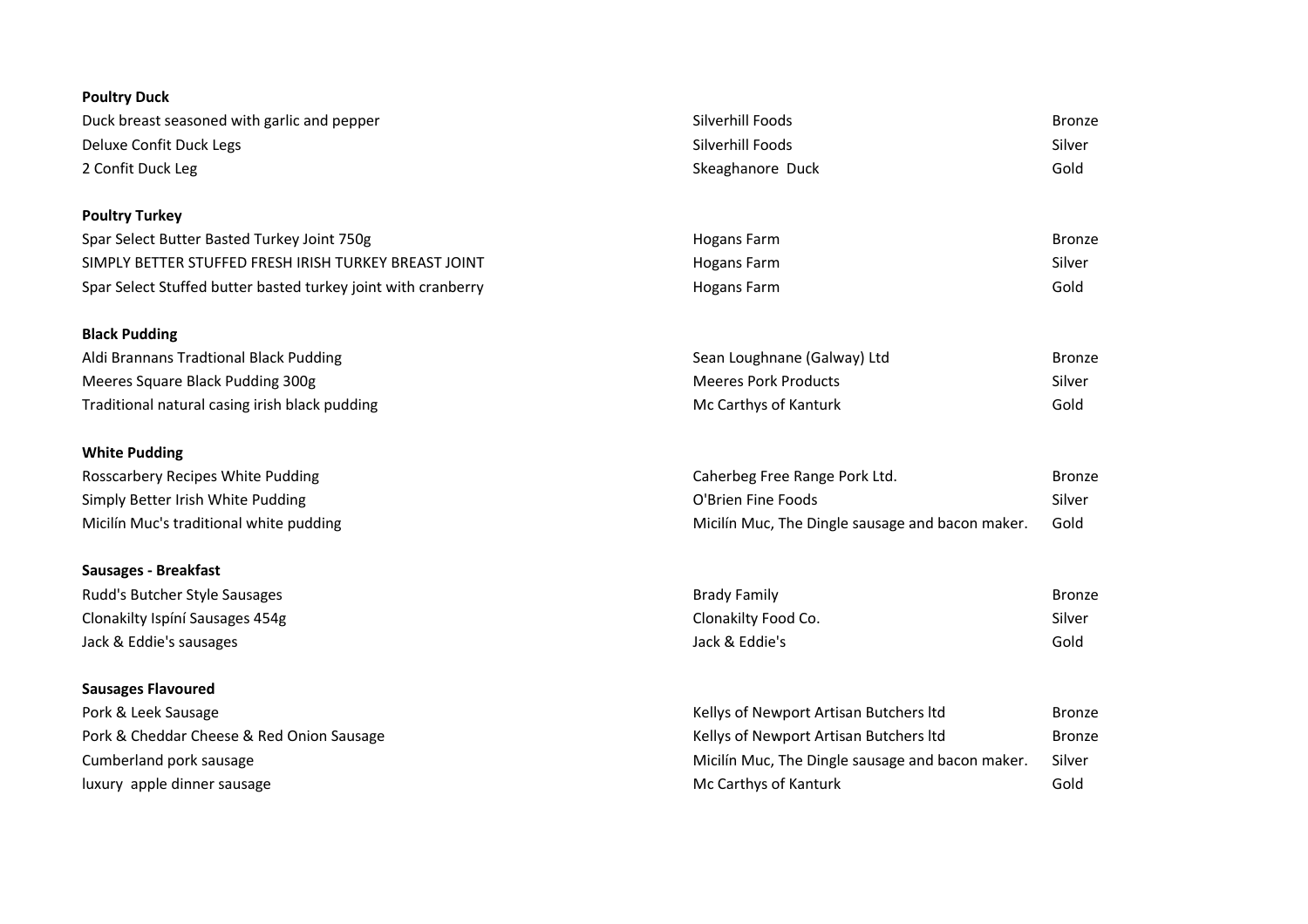| Sausages - Other                                       |                           |               |
|--------------------------------------------------------|---------------------------|---------------|
| Whole hoggs venison sausage                            | The Whole Hoggs           | <b>Bronze</b> |
| Finest Irish Beef and Cracked Black Pepper             | <b>Hilton Meats</b>       | Silver        |
| Sundried Tomato& Basil Turkey sausage                  | <b>Hogans Farm</b>        | Gold          |
| <b>Announced in Session 2:</b>                         |                           |               |
| Ready Meals & Prepared Foods - Hot Meat - Blenders     |                           |               |
| Potato and Leek gratin                                 | <b>Willowbrook Foods</b>  | <b>Bronze</b> |
| Bacon, Cheese & Garlic Stuffing in Red Onion Halves    | Nature's Best Ltd.        | Silver        |
| Quish's Chilli Con Carne with Rice                     | Quish's Kitchen           | Gold          |
| Ready Meals & Prepared Foods - Hot Seafood             |                           |               |
| Simon's Smokies                                        | Simon's                   | <b>Bronze</b> |
| Mr Goods Seafood Lasagne                               | The Good Fish Co          | Silver        |
| Supervalu Hot and Spicy Cod Fillets                    | Dunns of Dublin           | Gold          |
| Ready Meals & Prepared Foods - Hot Vegetarian          |                           |               |
| Mushroom House Garlic & Cream Cheese Stuffed Mushrooms | Unimush Ireland           | <b>Bronze</b> |
| Cool Beans Hot Chilli Flavour                          | The Cool Bean Company     | Silver        |
| SuperValu Signature Tastes Potato Gratin               | <b>Ballymaguire Foods</b> | Gold          |
| <b>Ready Meals &amp; Prepared Foods Hot Stuffing</b>   |                           |               |
| Mr. Crumb Sage & Onion Stuffing                        | Mr. Crumb                 | <b>Bronze</b> |
| M&M Sage & Onion                                       | M&M Products Ltd.         | Silver        |
| O Donnells Chestnut Stuffing                           | O Donnells Bakery         | Gold          |
| <b>Ready Meals &amp; Prepared Foods - Cold Meat</b>    |                           |               |
| Chicken Cha Han                                        | Sushi King                | <b>Bronze</b> |
| Mixed Leaf Caesar Salad Kit                            | <b>Willowbrook Foods</b>  | <b>Bronze</b> |
| Meadow Fresh Pepperoni Pasta Salad                     | <b>Natures Best</b>       | Silver        |
| Freshways Food Co Classic Chicken Caesar Salad         | Freshways Food Co         | Gold          |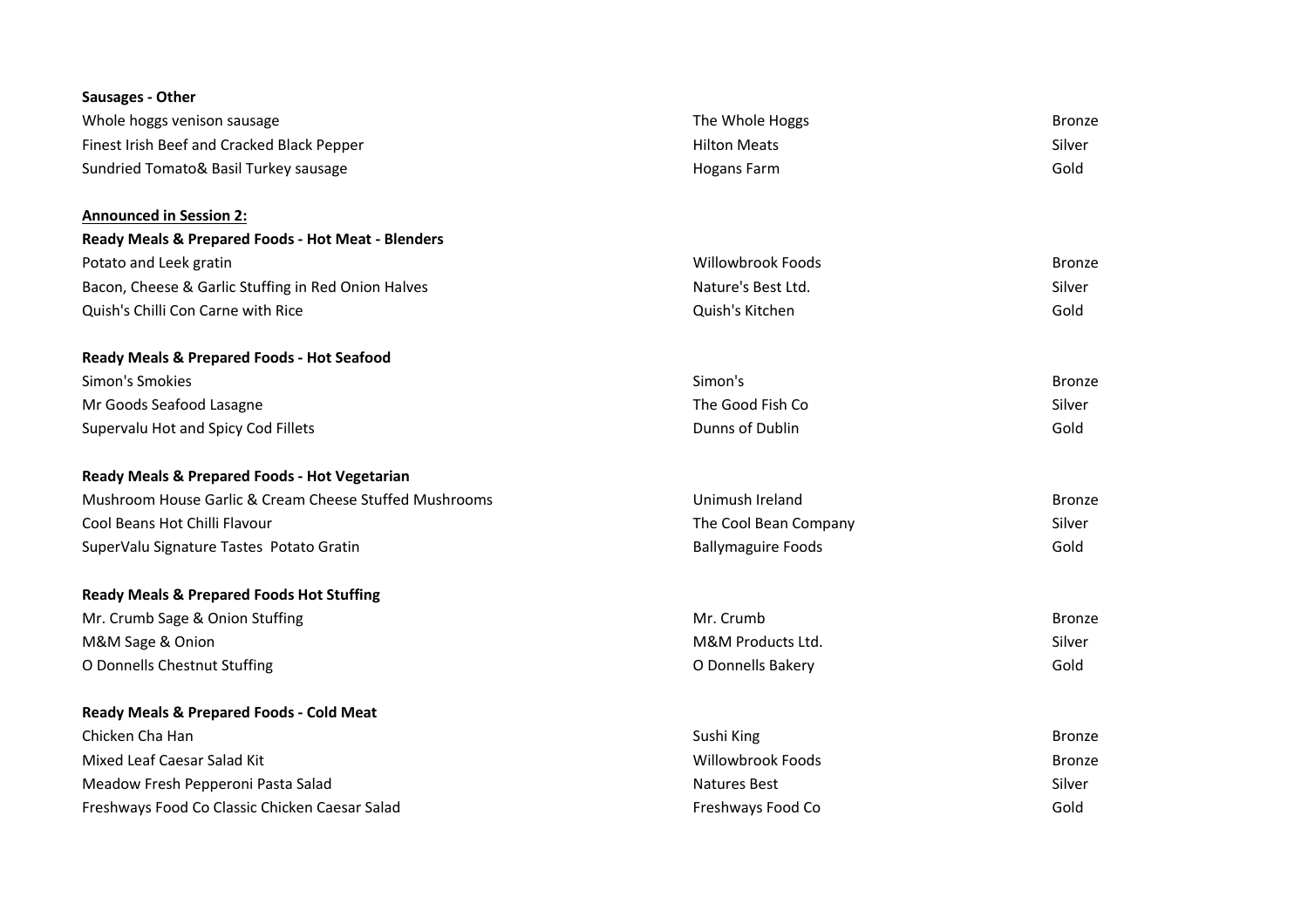## **Ready Meals & Prepared Foods - Cold Seafood**

| Salmon Of Knowledge                                                             | Sushi King                      | <b>Bronze</b> |
|---------------------------------------------------------------------------------|---------------------------------|---------------|
| All Cooked Maki Selection                                                       | Sushi King                      | Silver        |
| Dingle Sushi tray                                                               | Dingle Sushi                    | Gold          |
| Ready Meals & Prepared Foods - Cold Vegetarian                                  |                                 |               |
| Spar Tropical Fruit Salad 300 GRM                                               | <b>Freshcut Food Services</b>   | <b>Bronze</b> |
| Signature Tastes Pasta with Feta and Slow Roasted Tomatoes Salad                | Avondale Foods (Craigavon) Ltd  | Silver        |
| Centra Pineapple & Yogurt Pot                                                   | <b>Freshcut Food Services</b>   | Silver        |
| Mediterranean Salad Bowl                                                        | <b>Willowbrook Foods</b>        | Gold          |
| <b>Soups Vegetable</b>                                                          |                                 |               |
| Mexican Style Bean Soup DELI                                                    | <b>Ballymaguire Foods</b>       | <b>Bronze</b> |
| Carrot, Coriander and Coconut                                                   | Secret Recipe                   | Silver        |
| Tomato, Coconut & Harissa soup                                                  | <b>Avoca Handweavers</b>        | Gold          |
| <b>Soups - Meats &amp; Chowders</b>                                             |                                 |               |
| Chestnut & Chorizo Soup (sopa de castanas)                                      | <b>Avoca Handweavers</b>        | <b>Bronze</b> |
| Deluxe Sri Lankan Chicken Soup                                                  | <b>Ballymaguire Foods</b>       | Silver        |
| Creamy Seafood Chowder                                                          | <b>Carrygerry Country House</b> | Gold          |
| <b>Seafood - Hot Smoked</b>                                                     |                                 |               |
| SuperValu 8 Spice BBQ Salmon                                                    | Dunns of Dublin                 | <b>Bronze</b> |
| Hot Smoked Salmon with Sundried Tomato & Chilli Butter                          | <b>Island Seafoods Ltd</b>      | Silver        |
| <b>Clarkes Barbecued Salmon</b>                                                 | Clarke's Salmon Smokery         | Silver        |
| Hot Smoked Mackerel with Honey & Mustard Glaze                                  | <b>Island Seafoods Ltd</b>      | Gold          |
| <b>Seafood - Cold Smoked</b>                                                    |                                 |               |
| Clarkes Organic Smoked Salmon                                                   | Clarke's Salmon Smokery         | <b>Bronze</b> |
| <b>Guinness &amp; Treacle Smoked Salmon</b>                                     | <b>Dunns of Dublin</b>          | Silver        |
| Smoked Irish Salmon cured with Irish Atlantic sea salt infused with dill pollen | <b>Quinlans Fish</b>            | Gold          |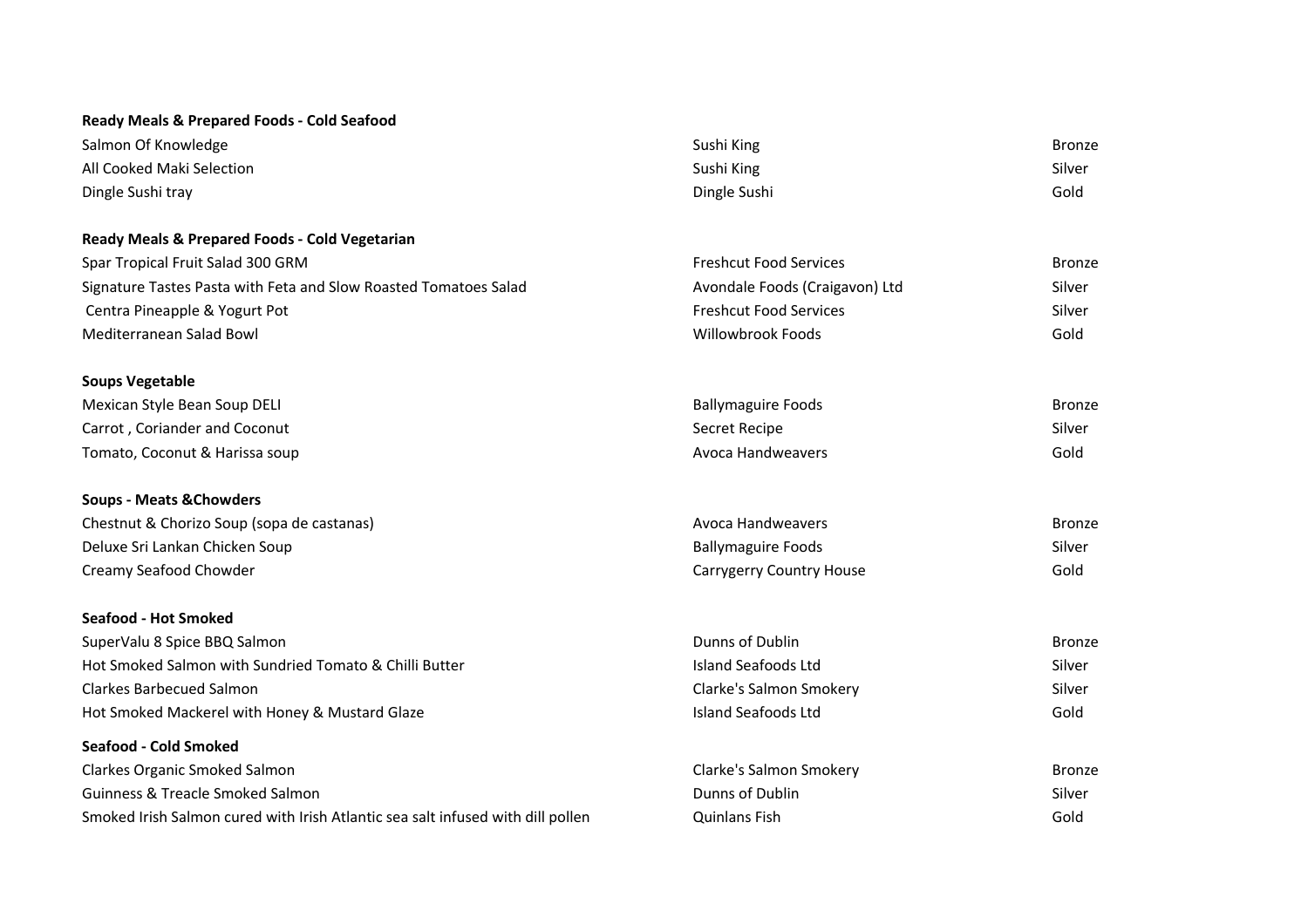## **Seafood Prepared**

| SuperValu Irish Trout with Garlic and Honey Marinade       | The Good Fish Company           | <b>Bronze</b> |
|------------------------------------------------------------|---------------------------------|---------------|
| SuperValu Irish Hake with Ginger, Chilli and Lime Marinade | The Good Fish Company           | Silver        |
| Mr Goods Fabulous Fish Heavenly Hake Fillets               | The Good Fish Company           | Gold          |
| <b>Seafood Shellfish</b>                                   |                                 |               |
| Mussel Bites. Frozen. in a Crispy Oaty & Garlic Crumb      | Beara Seafoods Ltd              | <b>Bronze</b> |
| Shellfish Ireland Crab Claws 125g                          | Shellfish Ireland               | Silver        |
| Quinlan's Fresh Kerry Crab Meat                            | <b>Quinlans Fish</b>            | Gold          |
| <b>Terrines &amp; Pates Meat</b>                           |                                 |               |
| Chicken Liver & Port Pate                                  | <b>West Cork Pies</b>           | <b>Bronze</b> |
| Chicken Liver Pate                                         | <b>Carrygerry Country House</b> | Silver        |
| Spiced Pork Terrine with Apricot & Figs                    | On The Pig's Back               | Gold          |
| <b>Terrines &amp; Pates Seafood</b>                        |                                 |               |
| Supervalu Smoked Salmon Pate                               | Dunns of Dublin                 | <b>Bronze</b> |
| <b>Deluxe Salmon Sensation</b>                             | Carr & Sons Seafood Ltd         | Silver        |
| <b>Smoked Trout Pate</b>                                   | Goatsbridge Trout Farm          | Gold          |
| <b>Terrines &amp; Pates Vegetarian</b>                     |                                 |               |
| The Sea Gardener Mushroom & Olive Caponata                 | The Sea Gardener                | <b>Bronze</b> |
| Field Mushroom & Walnut Pate                               | <b>Carrygerry Country House</b> | Silver        |
| <b>Walnut and Lentil Pate</b>                              | Harvest moon foods              | Gold          |
| <b>Savoury Pies &amp; Quiches</b>                          |                                 |               |
| Steak and Kidney Pie                                       | West Cork Larder                | <b>Bronze</b> |
| Quiche Lorraine                                            | The Artisan Food Factory        | Silver        |
| Goats Cheese, Spinach & Carmelised Red Onion Quiche        | The Artisan Food Factory        | Gold          |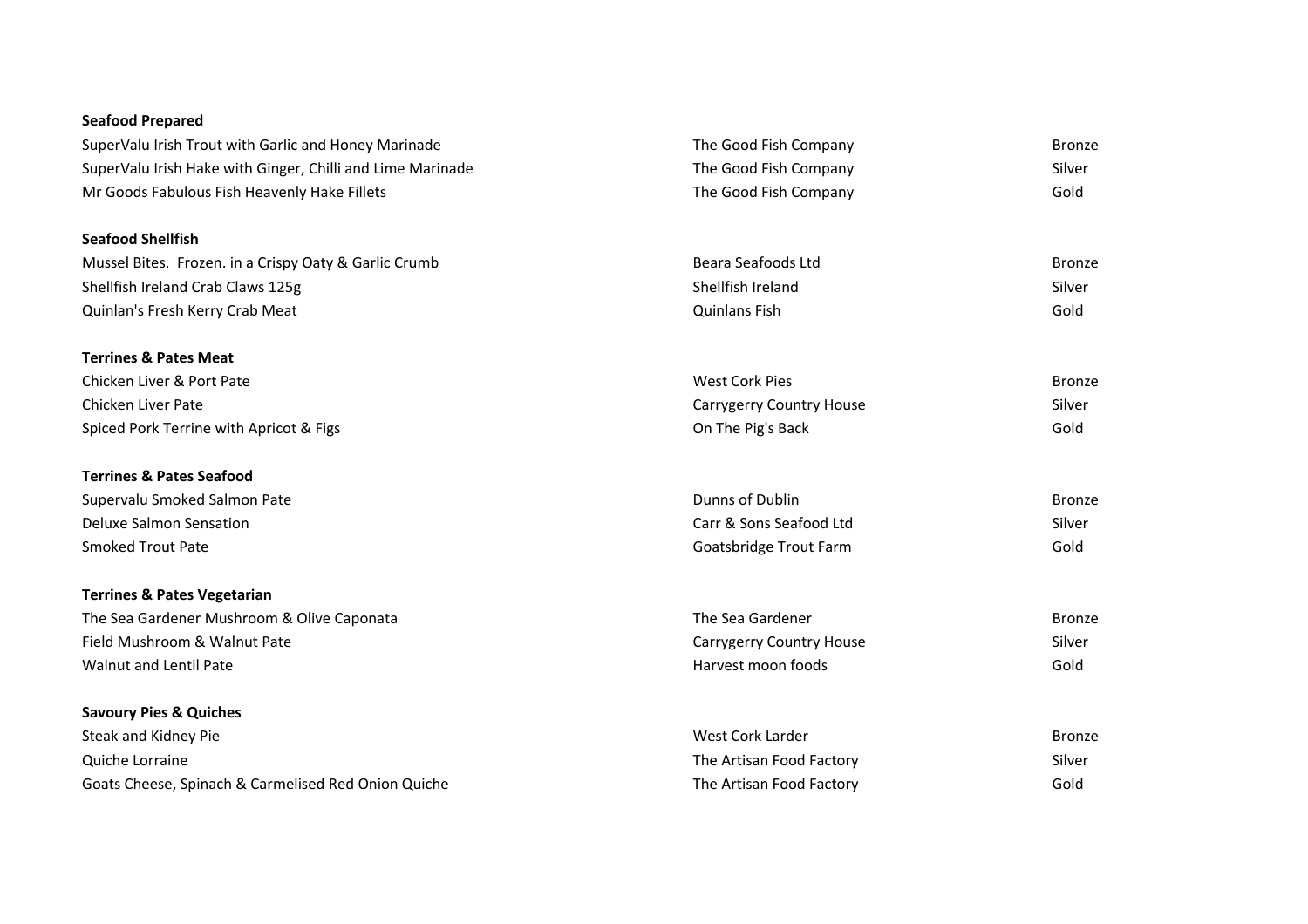#### **Announced in Session 3:**

| <b>Butter</b>                                                             |                               |               |
|---------------------------------------------------------------------------|-------------------------------|---------------|
| <b>Connacht Gold Creamery Butter</b>                                      | Aurivo                        | <b>Bronze</b> |
| Connacht Gold Softer Butter                                               | Aurivo                        | Silver        |
| Truly Irish Creamery Butter                                               | Truly Irish Country Foods Ltd | Gold          |
| <b>Butter - Flavoured</b>                                                 |                               |               |
| Dairygold Garlic and Herb Flavour Melts                                   | Kerry Foods                   | <b>Bronze</b> |
| Roast Garlic & Peppercorn Butter                                          | Blast & Wilde                 | Silver        |
| <b>Smoked Abernethy Butter</b>                                            | Abernnethy Butter             | Silver        |
| Aged Parmesan, Sun-Dried Tomato & Basil Butter                            | Blast & Wilde                 | Gold          |
| Cream                                                                     |                               |               |
| Aldi Clonbawn Crème Fraiche                                               | Irish Yogurts Ltd             | <b>Bronze</b> |
| Deluxe Irish Whiskey Cream                                                | Mileeven                      | Silver        |
| Morning Fresh Whipped Cream                                               | Clona Dairy                   | Gold          |
| <b>Milk</b>                                                               |                               |               |
| Morning Fresh Fresh Irish Protein Milk 1L                                 | Aurivo                        | <b>Bronze</b> |
| Dingle Farm Whole Milk                                                    | Dinglefarmhouse Products Ltd  | Silver        |
| Lullaby milk                                                              | Bainne Codladh Ltd            | Gold          |
| <b>Yogurts - Flavoured</b>                                                |                               |               |
| Aldi Specially Selected Mango & Passionfruit Layer Low Fat Yogurt Big Pot | Irish Yogurts Ltd             | <b>Bronze</b> |
| Deluxe Irish Premium Yogurt Spanish Lemon                                 | Irish Yogurts Ltd             | Silver        |
| Dunnes Stores Simply Better Lemon & Lime Curd Yogurt 150g                 | Irish Yogurts Ltd             | Gold          |
| <b>Yogurts - Plain</b>                                                    |                               |               |
| Yeats Country Greek Style Yoghurt                                         | <b>Green Pastures Donegal</b> | <b>Bronze</b> |
| Tesco Low Fat Greek Style Irish Natural Yogurt                            | Irish Yogurts Ltd             | Silver        |
| Tesco Greek Style Irish Natural Yogurt                                    | Irish Yogurts Ltd             | Silver        |
| Killowen Farm Greek-Style Natural Yogurt                                  | Killowen                      | Gold          |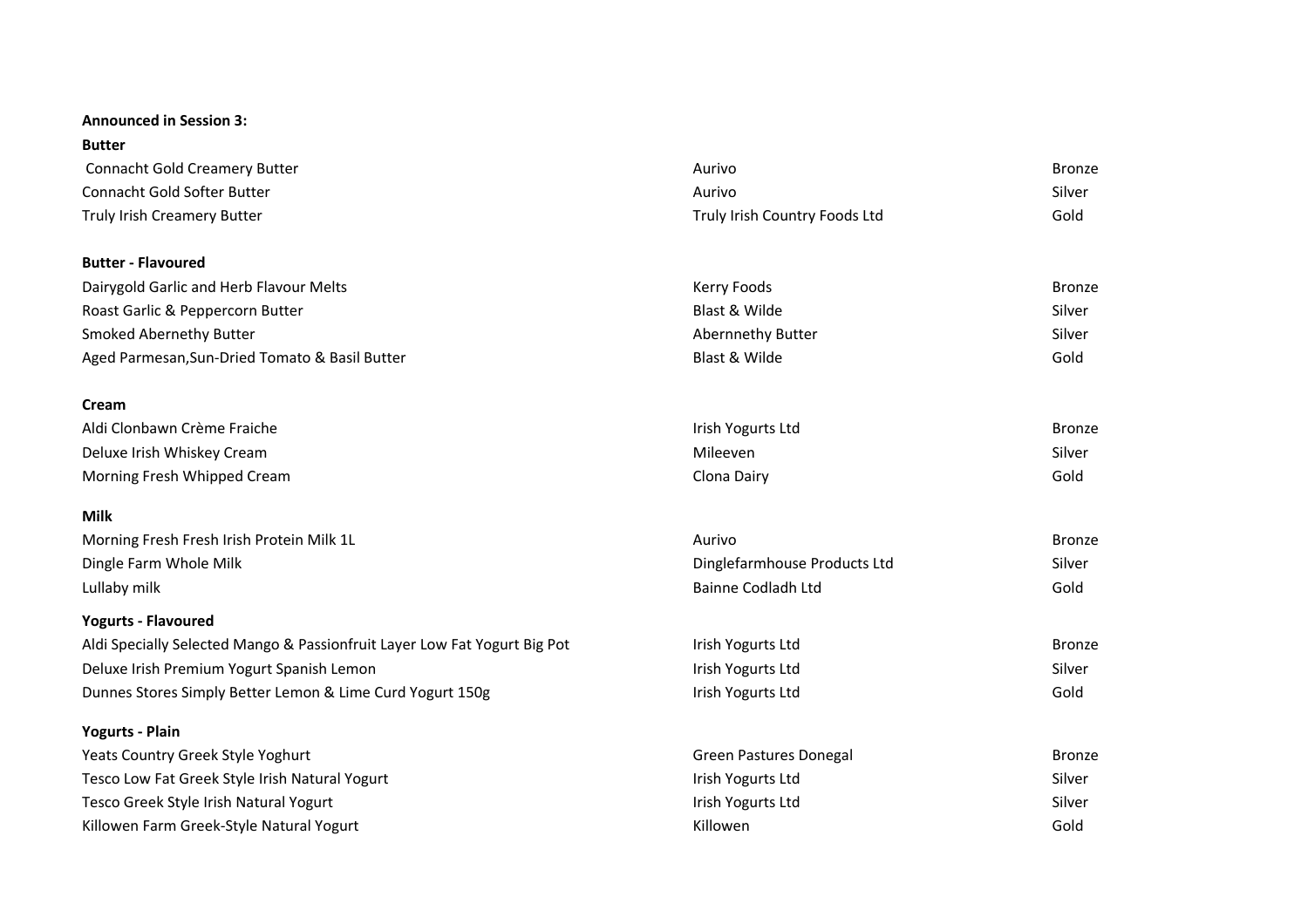## **IceCream** Morelli's Sea Salty Caramel **Exercise Sea Salty Caramel** Bronze Vanilla Ice cream Ice Cream Treats Ltd. Silver Salted Caramel Ice Cream Mauds Ice Creams Gold **Sorbets & Frozen Yogurts** Pear Sorbet **Glastry Farm Ice-cream** Glastry Farm Ice-cream **Bronze** Bronze Tesco Mango & Passionfruit Frozen Yogurt 500ml Lakeland Dairies Silver Blackcurrant Sorbet Glastry Farm Ice-cream Gold **Blue Cheese** Joyces Cashel Blue Produced for Traditional Cheese Co Bronze Simply Better Mature Cashel Blue **Produced for Traditional Cheese Co** Bronze Signature Tastes Cashel Blue Farmhouse Cheese Produced in Co Tipperary **Produced for Irish Cheese Direct** Silver Sperrin Blue **Sperrin Blue** Dart Mountain Cheese (Tamnagh Foods Ltd) Gold **Goats Cheese** St Tola Ash log 500g **Inagh Farmhouse Cheese Ltd** Bronze Aldi Specially selected Flavoured Goats Cheese Silver Bluebell Falls Bluebell Falls Silver Bluebell Falls Goats Cheese Bluebell Falls Silver Orchard cottage goats cheese Orchard cottage Farm Gold **Cheese Hard** Signature Tastes Irish Vintage Cheddar **Bronze** Bandonvale Bandonvale Bandonvale Bronze Old Irish Creamery Extra Mature White Cheddar Old Irish Creamery Cheese Silver Ardagh Mature Irish Cheddar 625g VW Carbery Group Carbery Group Carbery Group Gold **Cheese - Hard Flavoured** Old Irish Creamery Cheddar with Garlic & Herbs **Chemical College Control Control Control Control** Cheese Bronze Old Irish Creamery Cheddar with Chilli Old Irish Creamery Cheese Silver Old Irish Creamery Oak Smoked Cheddar Old Irish Creamery Cheese Gold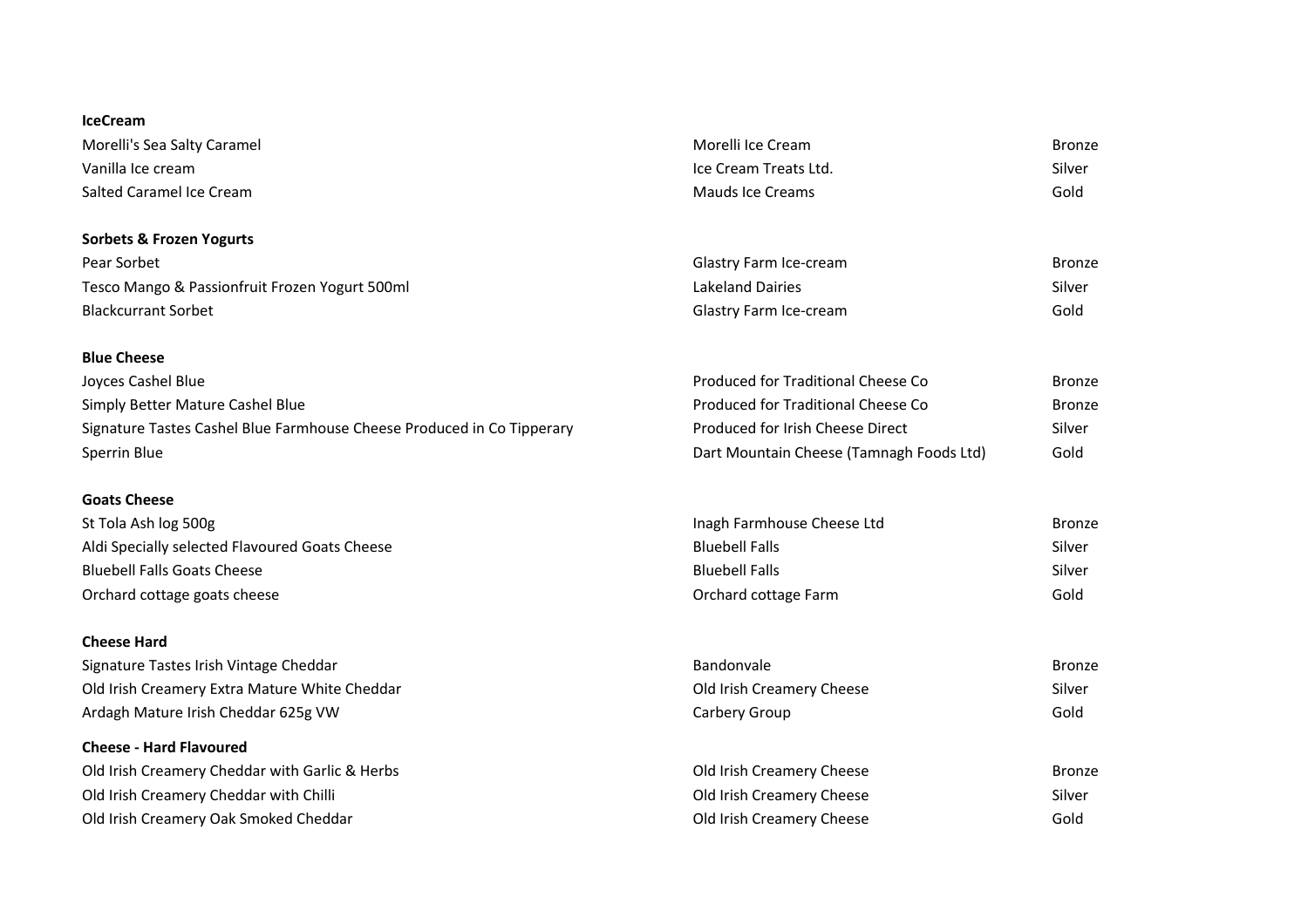#### **Cheese - Soft & Semi-Soft**

| Macroom Buffalo Mozzarella              | Macroom Buffalo Cheese Products Ltd.                     | Bronz |
|-----------------------------------------|----------------------------------------------------------|-------|
| Dundrum Village Cheese in Sunflower Oil | Dundrum Village Cheese / Craanford Village Cheese Silver |       |
| Dunnes Stores Gubbeen Cheese            | Produced for Traditional Cheese Co                       | Gold  |
| Joyces Gubbeen Cheese                   | Produced for Traditional Cheese Co                       | Gold  |

#### **Baby Food**

| Tutti Fruity Chicken Curry | Pip and Pear | Bronze |
|----------------------------|--------------|--------|
| Banana Blue                | Pip and Pear | Silver |
| Spiced Apple and Pear      | Pip and Pear | Gold   |

#### **Announced in Session 4:**

#### **Breads - Craft Bakers Soda**

# **Breads - Craft Bakers Yeast** Seed & Sultana Loaf 700g

**Packaged Bread - White** SIMPLY BETTER IRISH WHITE SLICED BREAD Staffords Traditional white sliced pan

| Joyces Gubbeen Cheese              | Produced for Traditional Cheese Co | Gold          |
|------------------------------------|------------------------------------|---------------|
| <b>Baby Food</b>                   |                                    |               |
| Tutti Fruity Chicken Curry         | Pip and Pear                       | <b>Bronze</b> |
| Banana Blue                        | Pip and Pear                       | Silver        |
| Spiced Apple and Pear              | Pip and Pear                       | Gold          |
| <b>Announced in Session 4:</b>     |                                    |               |
| <b>Breads - Sourdough</b>          |                                    |               |
| Sourdough Walnut                   | Riot Rye Bakehouse & Bread School  | <b>Bronze</b> |
| Country White Sourdough Boule      | Riot Rye Bakehouse & Bread School  | Silver        |
| Multiseed Sourdough                | <b>Bread Naturally</b>             | Gold          |
| <b>Breads - Craft Bakers Soda</b>  |                                    |               |
| SuperValu Sean's Brown Par-Baked   | <b>McErlains Bakery Ltd</b>        | <b>Bronze</b> |
| Brown Soda Bread                   | John Fitzgerald                    | <b>Bronze</b> |
| JOYCES BROWN SODA BREAD            | joyces supermarket group galway    | Silver        |
| Traditional Brown Soda Bread       | Cremore Bakery                     | Gold          |
| <b>Ducede, Cueft Delicus Vecet</b> |                                    |               |

Macroom Buffalo Cheese Products Ltd. Bronze

| Seed & Sultana Loaf 700g | Murphys Stores Berehaven Ltd | Bronze |
|--------------------------|------------------------------|--------|
| Twomeys Sliced Batch     | Twomey's Bakery Ltd          | Silver |
| Turnover                 | <b>Bread Naturally</b>       | Gold   |

| Irish Batch Bread                      | Irwin's Bakery        | Bronze |
|----------------------------------------|-----------------------|--------|
| SIMPLY BETTER IRISH WHITE SLICED BREAD | Neville's Bakery      | Silver |
| Staffords Traditional white sliced pan | Sean Stafford Bakeris | Gold   |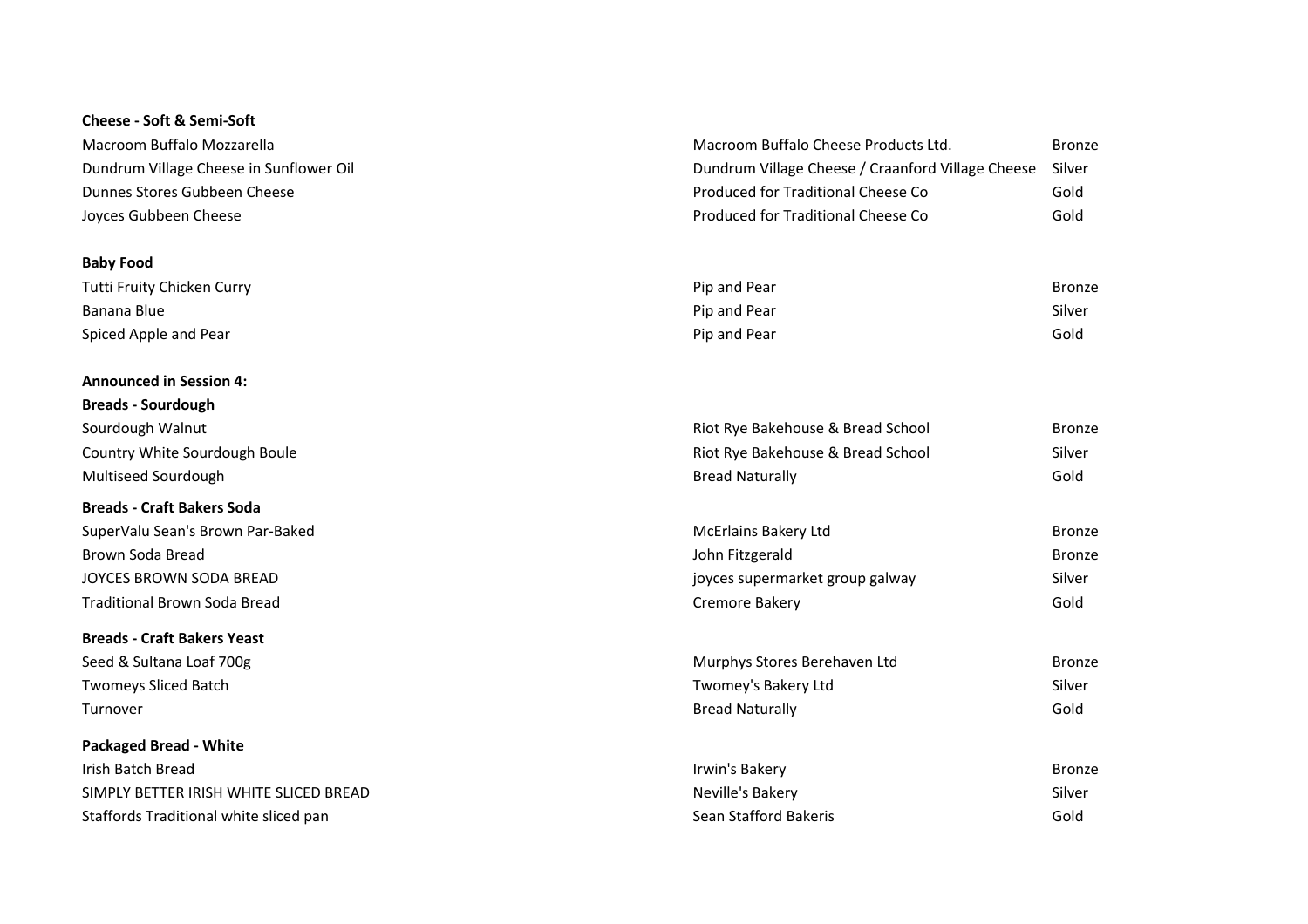| <b>Packaged Bread - Not White</b>                  |                          |               |
|----------------------------------------------------|--------------------------|---------------|
| SIMPLY BETTER IRISH WHOLEMEAL SLICED BREAD         | Neville's Bakery         | <b>Bronze</b> |
| Twomey's 5 Grain Batch                             | Twomey's Bakery          | Silver        |
| That Bread, The Rye One With The Fresh Cranberries | <b>MMM Family Bakery</b> | Gold          |
| <b>Traditional Irish Barm (Yeast) Brack</b>        |                          |               |
| <b>Tesco Barm Brack</b>                            | Irwin's Bakery           | <b>Bronze</b> |
| <b>Traditional Kerry Brack</b>                     | O Sullivan's Bakery      | <b>Bronze</b> |
| Staffords traditional barm brack                   | Sean Stafford Bakeris    | Silver        |
| <b>Staffords Rich fruit brack</b>                  | Sean Stafford Bakeris    | Gold          |
| <b>Sweet Dough Goods</b>                           |                          |               |
| SuperValu Custard Berliner Donut 55g               | O Keeffe's Bakery        | <b>Bronze</b> |
| <b>Staffords Hotcross buns</b>                     | Sean Stafford Bakeris    | Silver        |
| <b>RICH FRUIT LOAF</b>                             | THE HEATHERLEA           | Gold          |
| <b>Morning Baked Goods - Hot Plate</b>             |                          |               |
| <b>ALDI LARGE PANCAKES</b>                         | John Woods Ltd           | <b>Bronze</b> |
| Connell Bakery Mini Pancakes                       | Hovis                    | Silver        |
| <b>Connell Bakery Pancakes</b>                     | Hovis                    | Gold          |
| <b>Morning Baked Goods - Baps</b>                  |                          |               |
| <b>Connell Bakery White Baps</b>                   | WD Irwins & Sons Ltd     | <b>Bronze</b> |
| White Bap                                          | Barry's Bakery Ltd       | Silver        |
| Large Floury Baps                                  | Corndolly Foods Ltd.     | Gold          |
| <b>Morning Baked Goods - Oven Baked</b>            |                          |               |
| Simply Scones - Fruit Scone                        | <b>Simply Scones</b>     | <b>Bronze</b> |
| Roll It sweet shortcrust pastry                    | Roll It Pastry           | Silver        |
| Banana and Walnut Bread                            | Larkin's Bakery          | Gold          |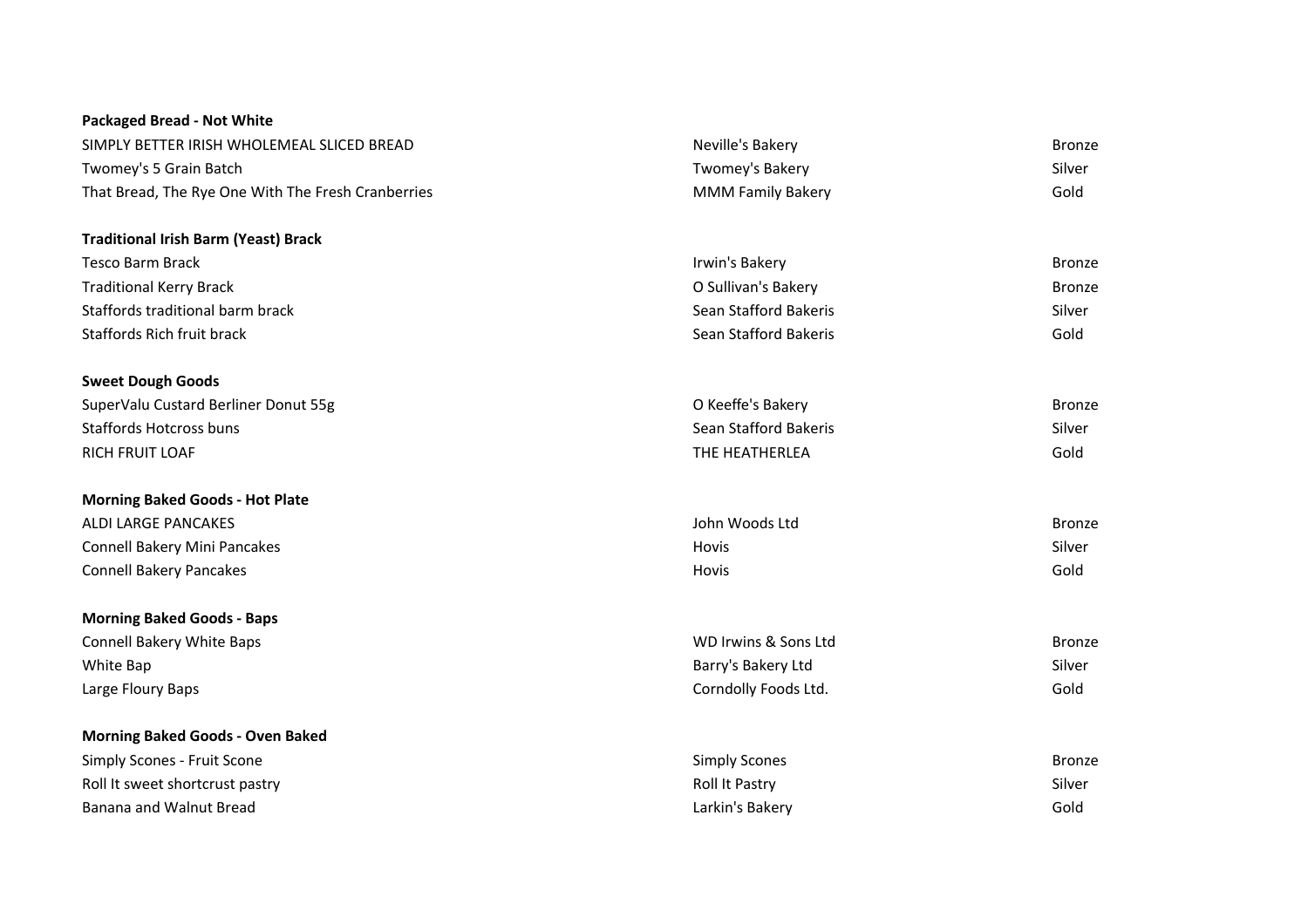## **Continental Style Breads**

| Simply Better Irish Brioche Buns      | Charem Ltd, t/a La Boulangerie Des Gourmets | Bronze |
|---------------------------------------|---------------------------------------------|--------|
| Simply Better Irish Brioche Rolls     | Charem Ltd, t/a La Boulangerie Des Gourmets | Bronze |
| Pizza da Piero                        | The Artisan Pizza Company                   | Silver |
| Dunnes Stores Italian Chocolate Bread | Charem Ltd, t/a La Boulangerie Des Gourmets | Gold   |

#### **Pastries**

| Chocolate Eclair    | Le Patissier         | <b>Bronze</b> |
|---------------------|----------------------|---------------|
| <b>Rhubard Tart</b> | Murphy's Home Bakery | <b>Bronze</b> |
| Normandy Pear Tart  | Avoca Handweavers    | Silver        |
| Tarte aux pommes    | Le Patissier         | Gold          |

## **Dietary Specific Bread**

| Brown Farmhouse Loaf                                | Tastv Parlour          | Bronze |
|-----------------------------------------------------|------------------------|--------|
| Crunchy onion and Clew bay dillisk spelt soda bread | <b>Brian Campbell</b>  | Silver |
| Low GI Multiseed Cob                                | <b>Mannings Bakery</b> | Gold   |

#### **Dietary specific Other**

| Goodness Grains Chocolate Brownie | Goodness Grains Gluten Free Bakery | <b>Bronze</b> |
|-----------------------------------|------------------------------------|---------------|
| Gluten Free Caramel Square        | New Found Joy                      | Silver        |
| PureBred Mini Victoria Sponge     | PureBred GLuten Free Bakery        | Gold          |

## **Ready Mix Sweet**

| Oat So Good Chocolate Chip Cookies                                              | The Park Hotel Kenmare & Dromquinna Manor | Bronze |
|---------------------------------------------------------------------------------|-------------------------------------------|--------|
| Kylemore Abbey & Victorian Walled Garden Double Chocolate Cookie Mix            | Kylemore Abbey and Gardens Itd            | Silver |
| Kylemore Abbey & Victorian Walled Garden Cranberry & White Chocolate Cookie Mix | Kylemore Abbey and Gardens Itd            | Gold   |

### **Ready Mix Savoury**

| Irish Wholemeal Breadmix                                               | Sea of Vitality                | Bronze |
|------------------------------------------------------------------------|--------------------------------|--------|
| Multiseed Spelt Bread Mix                                              | Cathys Spelt for health        | Silver |
| Kylemore Abbey & Victorian Walled Garden : Brown Bread Health Loaf Mix | Kylemore Abbey and Gardens Itd | Gold   |

| Tasty Parlour   | Bronze |
|-----------------|--------|
| Brian Campbell  | Silver |
| Mannings Bakery | Gold   |

| Goodness Grains Gluten Free Bakerv | Bronze |
|------------------------------------|--------|
| New Found Jov                      | Silver |
| PureBred GLuten Free Bakerv        | Gold   |

| The Park Hotel Kenmare & Dromquinna Manor | Bronze |
|-------------------------------------------|--------|
| Kylemore Abbey and Gardens Itd            | Silver |
| Kylemore Abbey and Gardens Itd            | Gold   |

| Sea of Vitality                | Bronze |
|--------------------------------|--------|
| Cathys Spelt for health        | Silver |
| Kylemore Abbey and Gardens Itd | Gold   |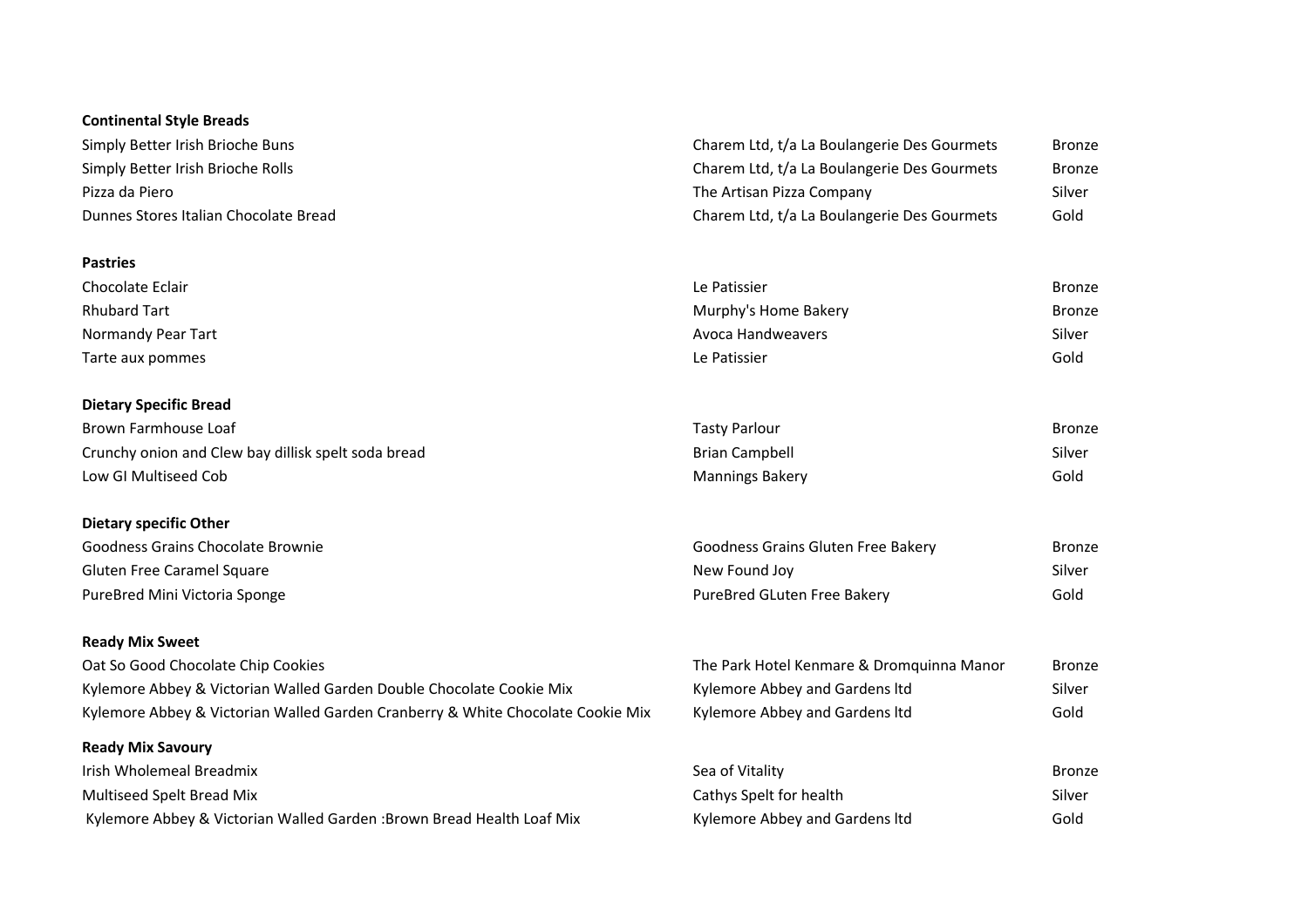#### **Puddings & Desserts**

Simply Better Irish Handmade Mini Desserts Selection (Raspberry panacotta, Salted Caramel, Irish Cream Liqueur) and Essays and the Caramel, Irish Cream Liqueur) Patisserie Royale Limited Bronze Supervalu Signature Taste Eton Mess with Meringue Kisses Couverture Desserts Ltd Silver Couverture Desserts Ltd Centra Fresh For You / SuperValu Prepared For You Trio chocolate Mousse 90g Couverture Couverture Gold

## **Cakes Chocolate**

| Chocolate biscuit cake pieces | Trace of Cakes                       | Bronze |
|-------------------------------|--------------------------------------|--------|
| Chocolate Orange cake         | Brian Campbell                       | Silver |
| Chocolate & Hazelnut Torte    | Couverture for ARYZTA Food Solutions | Gold   |

#### **Cakes Other**

| ME Raspberry Cheesecake                           | Couverture                           | Bronze |
|---------------------------------------------------|--------------------------------------|--------|
| ME Lemon Curd Cheesecake                          | Couverture Desserts Ltd              | Silver |
| Irish Cream Liqueur & Chocolate Sponge Cheesecake | Couverture for Aryzta Food Solutions | Gold   |

#### **Christmas Cake**

| Simply Better Hand Decorated Irish All Butter Chistmas Cake             | Sams Cookies      | Bronze |
|-------------------------------------------------------------------------|-------------------|--------|
| Simply Better Irish Hand Decorated All Butter Royal Iced Christmas Cake | Sams Cookies      | Silver |
| <b>Traditional Christmas Cake</b>                                       | Avoca Handweavers | Gold   |

#### **Christmas Puddings**

| Simply Better Irish Made Zesty Christmas Pudding              | Seerys Heatherfield Ltd | Bronze |
|---------------------------------------------------------------|-------------------------|--------|
| Tesco Finest Christmas Pudding 6 months matured               | Seerys Heatherfield Ltd | Silver |
| Simply Better 12 month matured luxury Irish Christmas Pudding | Seerys Heatherfield Ltd | Gold   |

#### **Biscuits**

| Gookies - Triple Chocolate Cookie Dough | Bia Ganbreise Teo        | Bronze |
|-----------------------------------------|--------------------------|--------|
| Holmes Bakery Butter Shortbread         | Holmes Bakery            | Silver |
| Cranbury & Oat Cookies                  | The Artisan Food Factory | Gold   |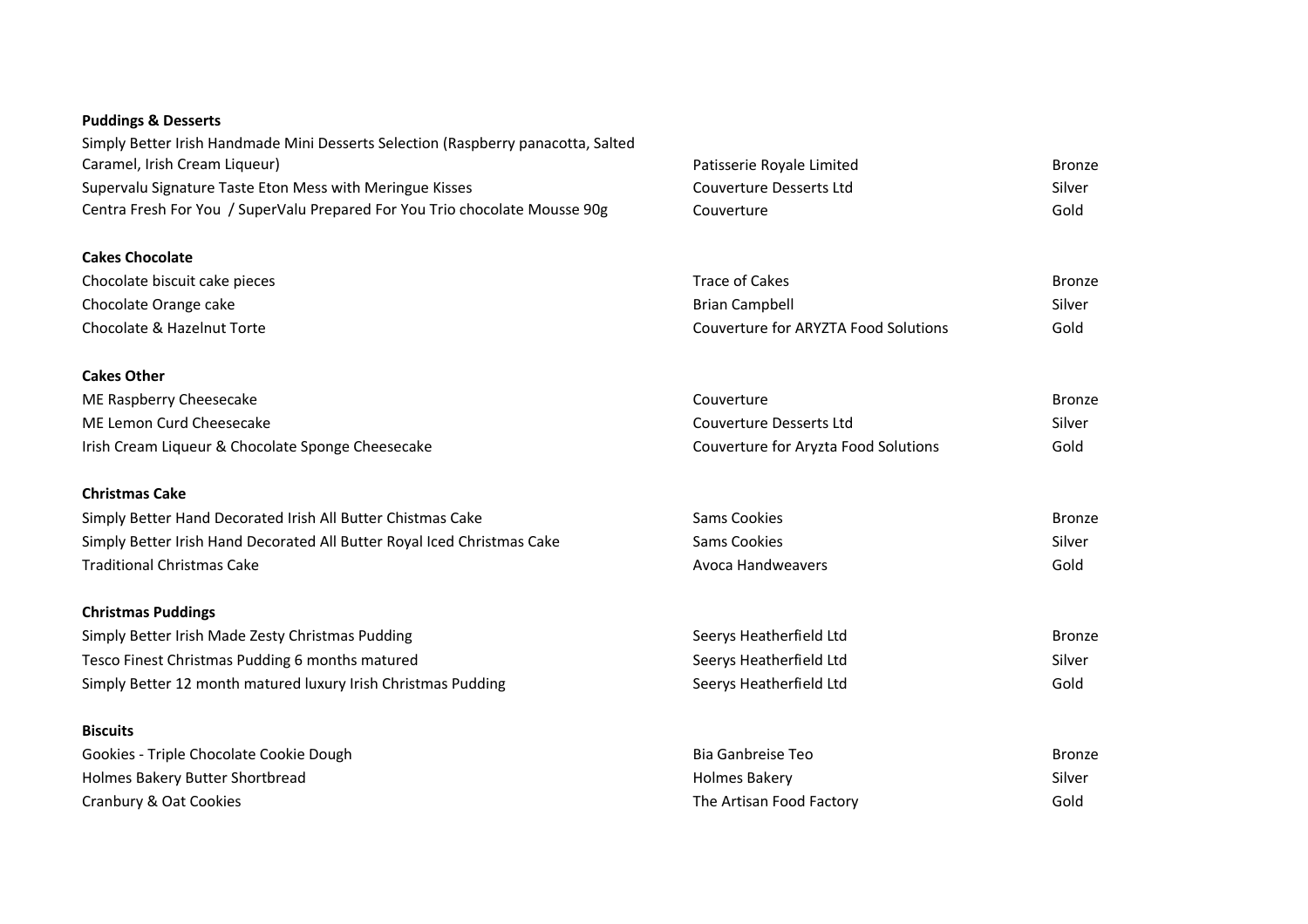| <b>Other Sweet Snacks</b>                                                      |                                          |               |
|--------------------------------------------------------------------------------|------------------------------------------|---------------|
| Victoria Sponge Muffin                                                         | <b>Sams Cookies</b>                      | <b>Bronze</b> |
| Simply Better bake-well slices                                                 | <b>Sams Cookies</b>                      | <b>Bronze</b> |
| <b>Salted Caramel Brownie</b>                                                  | Deli Lites                               | Silver        |
| Sweet & Salty Pistachio Caramel Popcorn                                        | <b>CORNUDE</b>                           | Gold          |
| <b>Announced in Session 5:</b>                                                 |                                          |               |
| <b>Chocolates</b>                                                              |                                          |               |
| Chocolate caramels                                                             | Glaslough Chocolate Company              | <b>Bronze</b> |
| <b>Sticky Toffee</b>                                                           | Lily O'Brien's                           | Silver        |
| Roscommon Chocolate Co. - 'Summer Collection'                                  | Roscommon Chocolate Co.                  | Gold          |
| <b>Chocolates Bars</b>                                                         |                                          |               |
| Mauds Chocolate & Honeycomb Bar                                                | <b>Mauds Ice Creams</b>                  | <b>Bronze</b> |
| wild atlantic way chocolate bar                                                | Clo's chocolates                         | Silver        |
| Kylemore Abbey Dark Chocolate Bar with Nuts (Handmade by the Benedictine Nuns) | Kylemore Abbey and Gardens Itd           | Gold          |
| <b>Chocolate Collection</b>                                                    |                                          |               |
| Luxury Taste of Christmas                                                      | An Olivia Chocolate                      | <b>Bronze</b> |
| The Dessert Menu by Butlers                                                    | <b>Butlers Chocolates</b>                | Silver        |
| Praline Chocolate Box                                                          | MSC Retail / Carol Kinsella's Chocolates | Gold          |
| Confectionary                                                                  |                                          |               |
| Orange, Basil & Poppyseed Rebel Fudgery                                        | NearyNogs Artisan Chocolate              | <b>Bronze</b> |
| Aldi Apple Drops                                                               | <b>Crilco Confections Ltd</b>            | Silver        |
| <b>Peanut Slice</b>                                                            | The Artisan Food Factory                 | Gold          |
| <b>Preserves</b>                                                               |                                          |               |
| Raspberry Jam                                                                  | Carrygerry Country House                 | <b>Bronze</b> |
| Maggie's Homemade Strawberry Jam                                               | Maggie's Homemade Jam                    | Silver        |
| Martins Homemade Strawberry Jam                                                | <b>Martins Jams</b>                      | Gold          |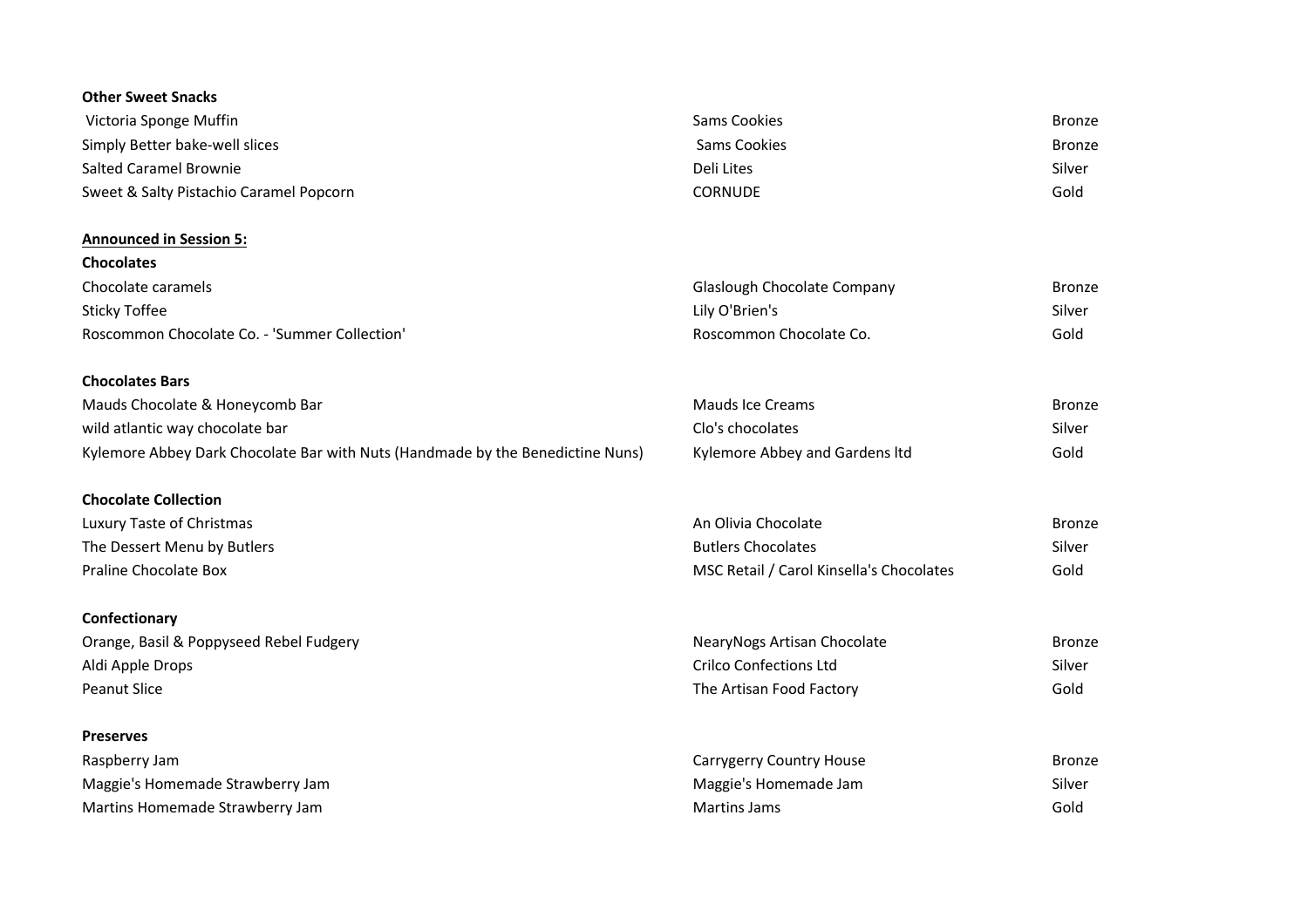#### **Conserves**

| Aldi Irish Conserves Mix Raspberry & Strawberry                                                         | Folláin                        | <b>Bronze</b> |
|---------------------------------------------------------------------------------------------------------|--------------------------------|---------------|
| Aldi Irish Conserves Mix Blackcurrant                                                                   | Folláin                        | Silver        |
| SuperValu Signature Tastes Raspberry Conserve 340grm                                                    | Folláin                        | Gold          |
| <b>Marmalades</b>                                                                                       |                                |               |
| Irish Whiskey Marmalade                                                                                 | The Green Apron                | <b>Bronze</b> |
| Lemon Marmalade & Spiced Wild Elderberry Vodka                                                          | Hilda's Homemades Ltd          | Silver        |
| Aldi Irish Marmalades Dark Orange                                                                       | Folláin                        | Gold          |
| <b>Other Spreads</b>                                                                                    |                                |               |
| Aedamar's Lemon curd                                                                                    | Aedamar's Lemon Curd           | <b>Bronze</b> |
| Passion Fruit Curd                                                                                      | The Little Dingle Food company | Silver        |
| Chocolate Hazelnut Spread                                                                               | <b>MoonRiver Chocolates</b>    | Gold          |
| <b>Coffee</b>                                                                                           |                                |               |
| Coffee House Lane of Waterford - 1690 Blend                                                             | Coffee House Lane              | <b>Bronze</b> |
| <b>Bellagio Espresso Blend</b>                                                                          | Johnson Brothers               | Silver        |
| Aldi Alcafe Espresso Wholebean                                                                          | Bewley's Coffee Ltd            | Gold          |
| Tea                                                                                                     |                                |               |
| Lily's Tea Shop Cinnamint Pyramid Tea                                                                   | Lily's Tea Shop                | <b>Bronze</b> |
| Bewley's 1840 Blend Loose Tea                                                                           | Bewley's                       | Silver        |
| <b>Earl Grey Special</b>                                                                                | Niks Tea                       | Gold          |
| <b>Breakfast Cereal Granola</b>                                                                         |                                |               |
| Freshways Food Co Honey Malt Granola with Vanilla Yogurt & Mango & Passionfruit Compo Freshways Food Co |                                | <b>Bronze</b> |
| Dunnes Stores Simply Better Red Berry Granola                                                           | The Foods of Athenry           | Silver        |
| Freshways Food Co Strawberry Granola Pot                                                                | Freshways Food Co              | Gold          |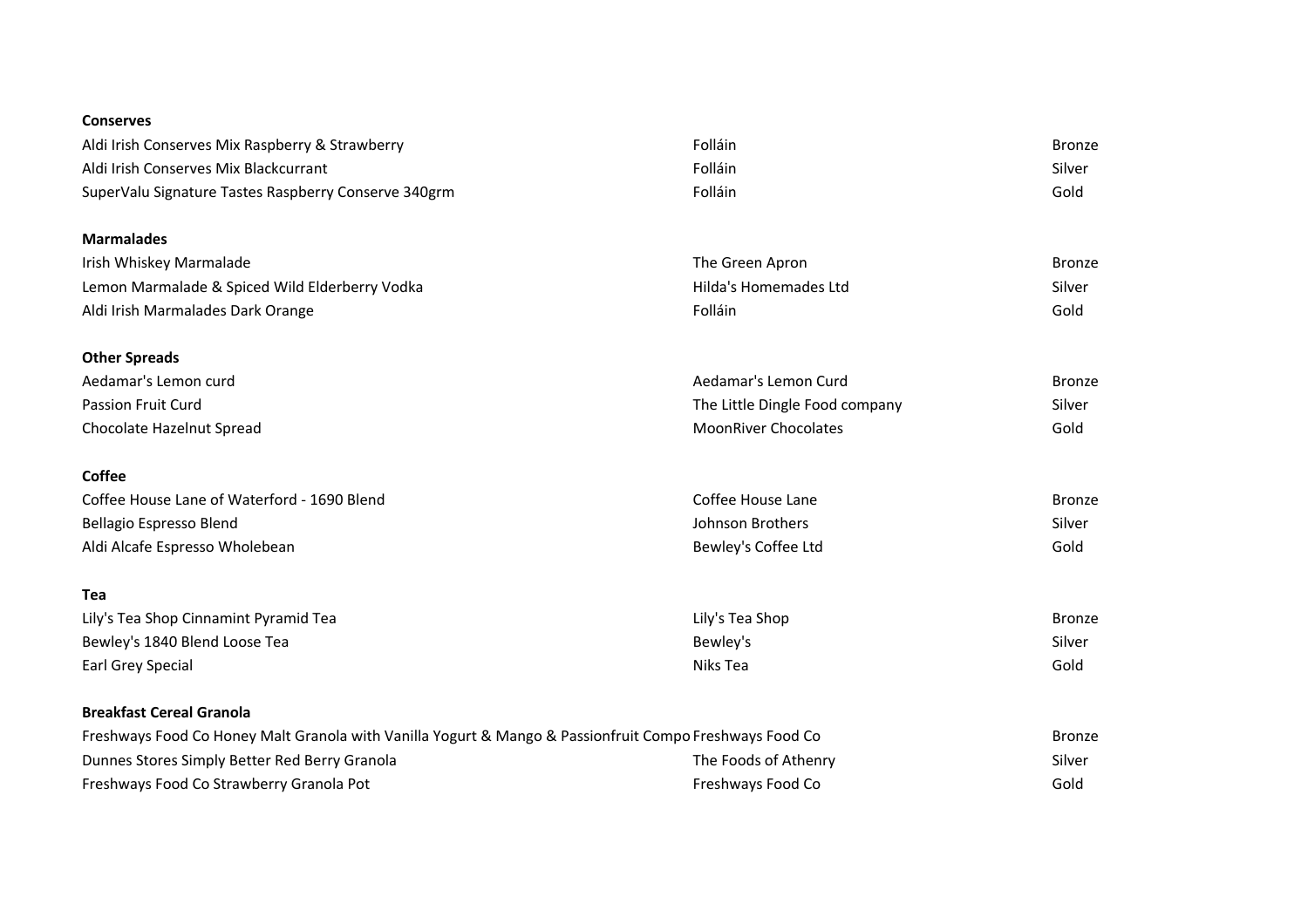#### **Breakfast Cereal Muesli**

| Freshways Food Co                   | <b>Bronze</b> |
|-------------------------------------|---------------|
| Valeo Foods                         | Silver        |
| Valeo Foods                         | Gold          |
|                                     |               |
| The Fresh Soup Co                   | <b>Bronze</b> |
| <b>Whites Speedicook</b>            | Silver        |
| Whites Speedicook                   | Gold          |
|                                     |               |
| <b>Wexford Home Preserves</b>       | <b>Bronze</b> |
| Big Red Kitchen                     | Silver        |
| What's For Pudding?                 | Gold          |
|                                     |               |
|                                     |               |
| Joe's Farm Crisps                   | <b>Bronze</b> |
| O'Donnells Crisps                   | Silver        |
| Free'ist - Scrumptious & Sugar Free | Gold          |
|                                     |               |
| Newgrange Gold                      | <b>Bronze</b> |
| <b>Second Nature Oils</b>           | Silver        |
| Broighter Gold Rapeseed Oil         | Gold          |
|                                     |               |
| Taravale                            | <b>Bronze</b> |
| <b>Harvest Moon Foods</b>           | Silver        |
| Pure Food Company                   | Gold          |
|                                     |               |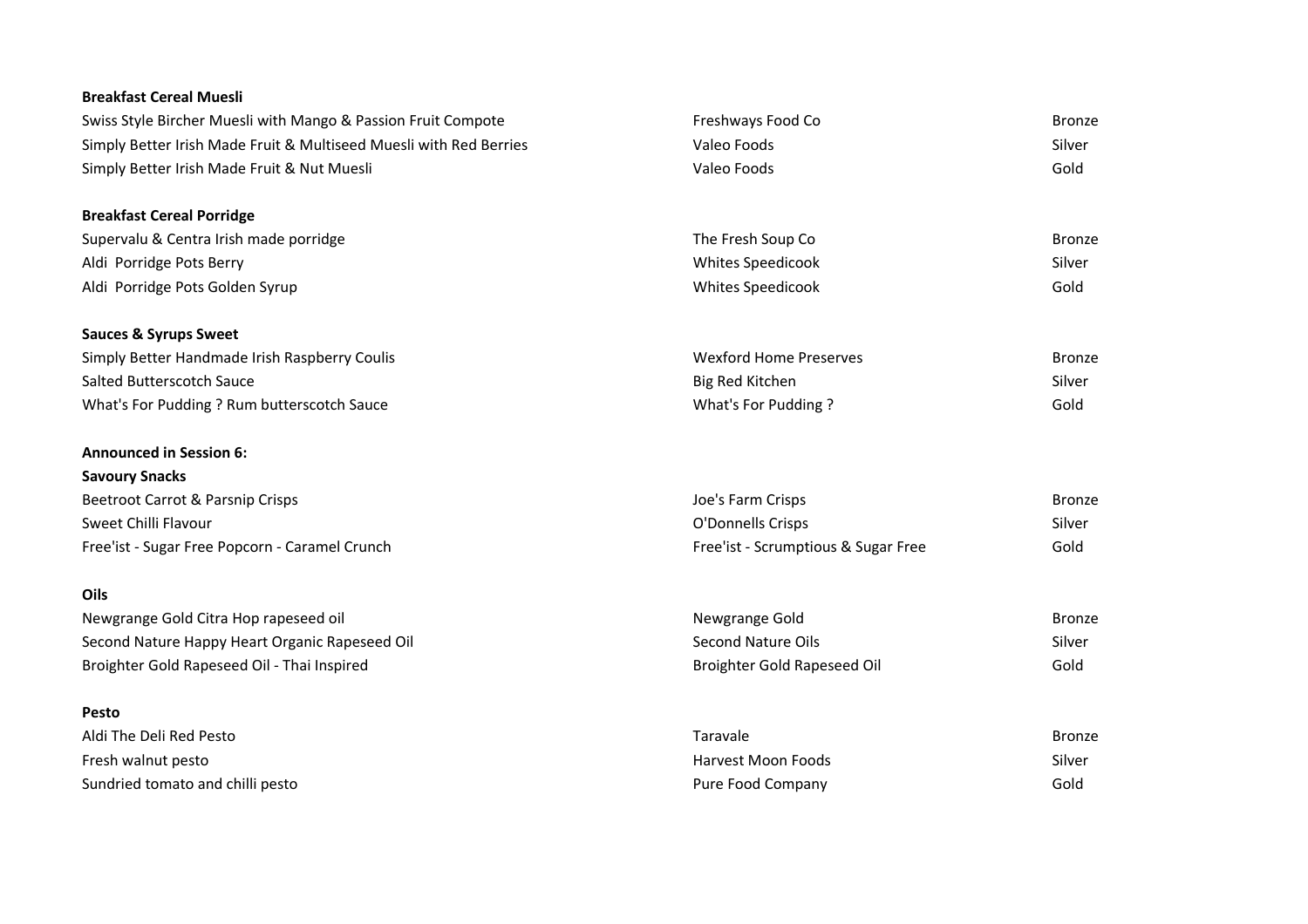| Salt                                                   |                                      |               |
|--------------------------------------------------------|--------------------------------------|---------------|
| O'Neill's Irish Atlantic Salt infused with Dill Pollen | Irish Atlantic Salt                  | <b>Bronze</b> |
| Nori seaweed Infused flake sea salt                    | Red Dog Artisan Foods                | Silver        |
| Garlic & Chilli Sea Salt Flakes                        | Rafferty's Fine Foods                | Gold          |
| <b>Seasonings</b>                                      |                                      |               |
| The Butcher's Kitchen Herb & Wild Mushroom Seasoning   | Kennedys Butchers                    | <b>Bronze</b> |
| Oliver Carty Cuban Rub                                 | Carty Ltd                            | Silver        |
| Coqbull Chicken Rub                                    | Coqbull Restaurant                   | Gold          |
| <b>Dressings</b>                                       |                                      |               |
| Wild Irish Garlic, Herb & Rocket Dressing              | Blast & Wilde                        | <b>Bronze</b> |
| <b>Strawberry Chilli Dressing</b>                      | <b>Tribal Foods</b>                  | Silver        |
| <b>Honey Mustard Dressing</b>                          | The Artisan Food Factory             | Gold          |
| <b>Vinegars</b>                                        |                                      |               |
| Stamem Farm Vinegar                                    | Dan Kelly's Cider                    | <b>Bronze</b> |
| wild fuschia vinegar                                   | Wildwood Vinegars                    | Silver        |
| Honeysuckle Shrub                                      | The Wild Irish Foragers & Preservers | Gold          |
| <b>Pickles</b>                                         |                                      |               |
| Home Grown Pickled Beetroot                            | <b>Mooncoin Home Preserves</b>       | <b>Bronze</b> |
| <b>Mustard Herring</b>                                 | <b>Silver Darlings</b>               | Silver        |
| Dill herring                                           | <b>Silver Darlings</b>               | Gold          |
| Chutney                                                |                                      |               |
| <b>Winter Chutney</b>                                  | <b>Anahorish Preserves</b>           | <b>Bronze</b> |
| Considered By Helen James Mango & Apricot Chutney      | Folláin Teo                          | Silver        |
| Mixed Pepper Chutney                                   | Daisy's Pantry                       | Gold          |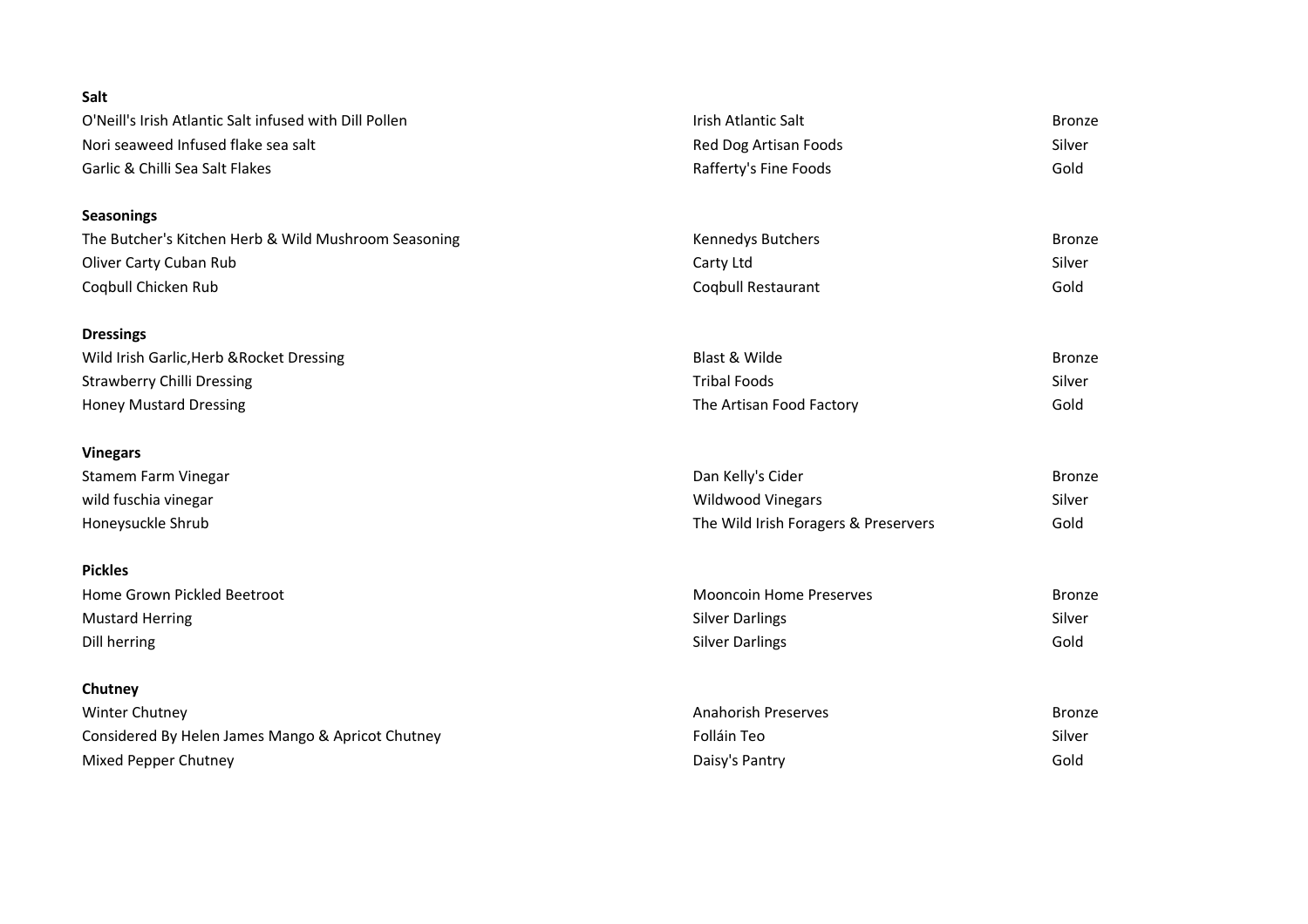| <b>Relishes</b>                                      |                                 |               |
|------------------------------------------------------|---------------------------------|---------------|
| Deluxe Chargrilled Pepper Relish                     | The Scullery Ltd                | <b>Bronze</b> |
| Red pepper and chilli relish                         | Gibney's Garden Jams            | Silver        |
| Aldi Specially Selected Caramelised Red Onion Relish | Folláin                         | Gold          |
| <b>Hummus</b>                                        |                                 |               |
| <b>Traditional Hummus</b>                            | New Olive                       | <b>Bronze</b> |
| <b>Chilli Basil and Garlic Hummus</b>                | New Olive                       | Silver        |
| red pepper hummus                                    | Harvest moon foods              | Gold          |
| <b>Sauces &amp; Dips savoury</b>                     |                                 |               |
| Dunnes Stores Porcini Mushroom Sauce                 | Spice O' Life Itd               | <b>Bronze</b> |
| Florrie's Ham Glaze                                  | The Scullery Ltd                | Silver        |
| Chef Sham One for All Sauce                          | <b>Chef Sham Sauces</b>         | Gold          |
| <b>Non Alcoholic Drinks</b>                          |                                 |               |
| S/S Orange Juice smooth                              | Sunshine Juice                  | <b>Bronze</b> |
| SuperValu Cranberry and Raspberry Juice - Ambient    | <b>Mulrines</b>                 | Silver        |
| Deluxe Sicilian Lemonade                             | <b>Glenpatrick Spring Water</b> | Gold          |
| <b>Non Alcoholic drinks</b>                          |                                 |               |
| Green Monster                                        | Whole Green                     | <b>Bronze</b> |
| Raw Juice - Orange & Beet Leaf                       | <b>McCormack Family Farms</b>   | Silver        |
| Carrot & Apple Juice                                 | Ayle Foods                      | Gold          |
| <b>Spirits Dark</b>                                  |                                 |               |
| Muldoon Irish Whiskey Liqueur                        | Blackwater Irish Spirits Ltd    | <b>Bronze</b> |
| Oak Aged Irish Whiskey                               | St. Patricks Distillery Ltd.    | Silver        |
| Longueville House Apple Brandy                       | Longueville House               | Gold          |
| <b>Spirits White</b>                                 |                                 |               |
| St Patrick's Distillery Classic Juniper Gin          | St. Patricks Distillery Ltd.    | <b>Bronze</b> |
| <b>Elderflower Gin</b>                               | St. Patricks Distillery Ltd.    | Silver        |
| Dingle Original Gin                                  | Dingle Distillery               | Gold          |